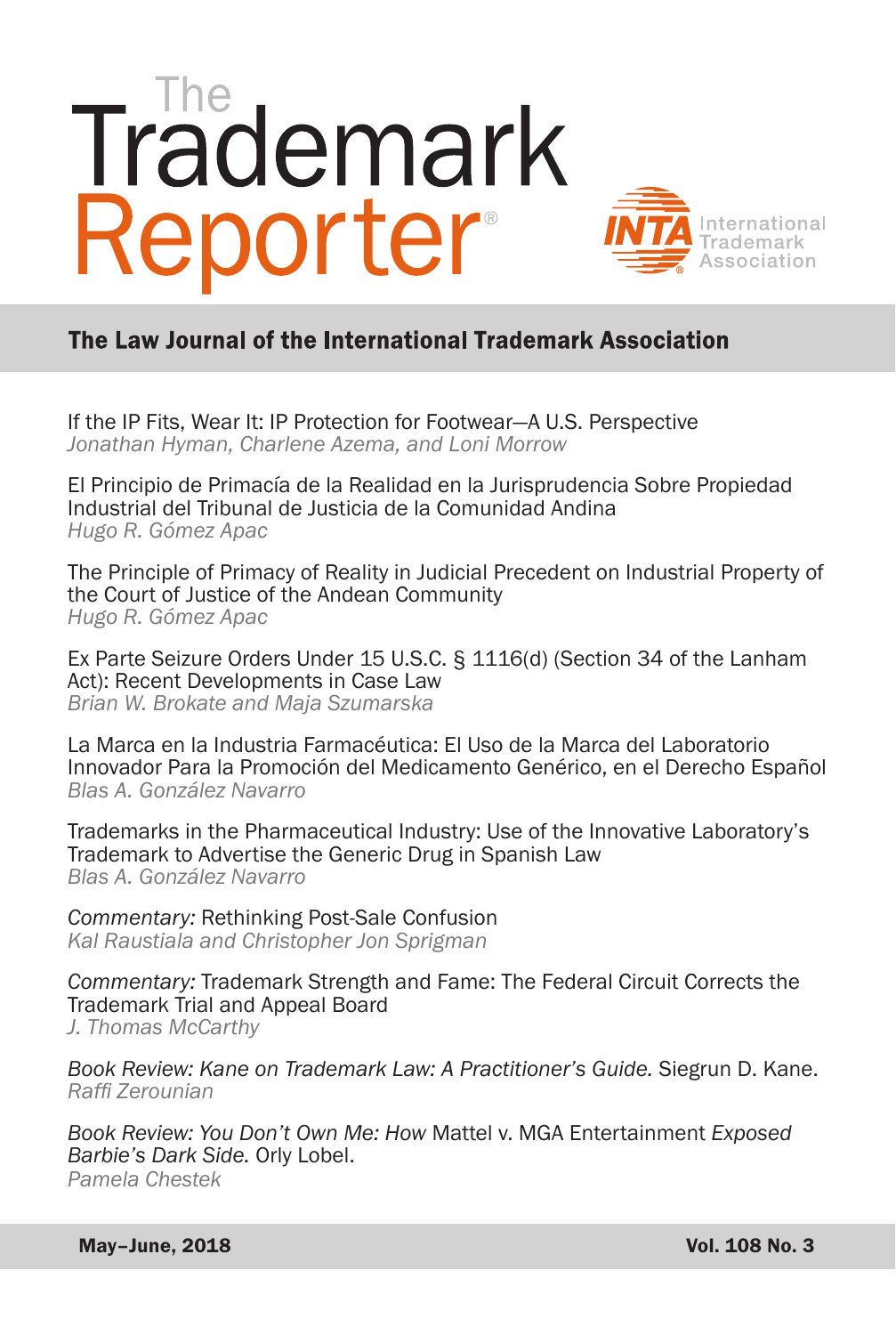# **INTERNATIONAL TRADEMARK ASSOCIATION**

*Powerful Network Powerful Brands*

**655 Third Avenue, New York, NY 10017-5646**

**Telephone: +1 (212) 642-1733 email: wknox@inta.org Facsimile: +1 (212) 768-7796**

#### **OFFICERS OF THE ASSOCIATION**

| <b>The Trademark Reporter Committee</b><br><b>EDITORIAL BOARD</b>                                                                                                                                                                                                                                                                                                                                                                                                             |                                                                                                                                                                                                                                                                                                                                                                                                                                                                                       |                                                                                                                                                                                                                                                                                                                                                                                                                                                                                             |  |
|-------------------------------------------------------------------------------------------------------------------------------------------------------------------------------------------------------------------------------------------------------------------------------------------------------------------------------------------------------------------------------------------------------------------------------------------------------------------------------|---------------------------------------------------------------------------------------------------------------------------------------------------------------------------------------------------------------------------------------------------------------------------------------------------------------------------------------------------------------------------------------------------------------------------------------------------------------------------------------|---------------------------------------------------------------------------------------------------------------------------------------------------------------------------------------------------------------------------------------------------------------------------------------------------------------------------------------------------------------------------------------------------------------------------------------------------------------------------------------------|--|
|                                                                                                                                                                                                                                                                                                                                                                                                                                                                               |                                                                                                                                                                                                                                                                                                                                                                                                                                                                                       |                                                                                                                                                                                                                                                                                                                                                                                                                                                                                             |  |
|                                                                                                                                                                                                                                                                                                                                                                                                                                                                               | <b>Senior Editors</b><br><b>GLENN MITCHELL</b>                                                                                                                                                                                                                                                                                                                                                                                                                                        |                                                                                                                                                                                                                                                                                                                                                                                                                                                                                             |  |
| RAFFI V. ZEROUNIAN<br>PAMELA S. CHESTEK<br>ELISABETH KASZNAR FEKETE ANDREW J. GRAY IV                                                                                                                                                                                                                                                                                                                                                                                         |                                                                                                                                                                                                                                                                                                                                                                                                                                                                                       | FABRIZIO MIAZZETTO<br><b>BRYAN K. WHEELOCK</b>                                                                                                                                                                                                                                                                                                                                                                                                                                              |  |
|                                                                                                                                                                                                                                                                                                                                                                                                                                                                               | <b>Senior Staff Editor</b>                                                                                                                                                                                                                                                                                                                                                                                                                                                            |                                                                                                                                                                                                                                                                                                                                                                                                                                                                                             |  |
| <b>BEVERLY HARRIS</b>                                                                                                                                                                                                                                                                                                                                                                                                                                                         |                                                                                                                                                                                                                                                                                                                                                                                                                                                                                       |                                                                                                                                                                                                                                                                                                                                                                                                                                                                                             |  |
| <b>Editors</b>                                                                                                                                                                                                                                                                                                                                                                                                                                                                |                                                                                                                                                                                                                                                                                                                                                                                                                                                                                       |                                                                                                                                                                                                                                                                                                                                                                                                                                                                                             |  |
| <b>TARA AARON</b><br><b>GIULIA ABBAGNALE</b><br>BRUCE W. BABER<br>JOLIEN BARBIER<br>MARTIN J. BERAN<br>DANIEL R. BERESKIN<br>SHELDON BURSHTEIN<br>ROBERT H. CAMERON<br><b>SUJATA CHAUDHRI</b><br>JACQUELINE CHORN<br>JACQUELINE CHORN<br>THEODORE H. DAVIS JR.<br>ANNE DESMOUSSEAUX<br><b>MEGHAN DILLON</b><br>KAREN L. ELBURG<br>MATTHEW EZELL<br>DÉSIRÉE FIELDS<br>ALFRED C. FRAWLEY<br>LESLEY MCCALL GROSSBERG<br>MICHAEL HANDLER<br>NATHAN HARRIS<br><b>NATHAN HARRIS</b> | <b>GUY HEATH</b><br>JANET L. HOFFMANY<br>BARRY R. HORWITZ<br>BRUCE ISAACSON<br>E. DEBORAH JAY<br>DANIELLE JOHNSON<br>SIEGRUN D. KANE<br>SIEGRUN D. KANE<br>PETER J. KAROL<br>J. MICHAEL KEYES<br>REMOC KLÔTERS<br>JENNIER KWON<br>SCOTT J. LEBSON<br>JOHN LINNEKER<br>NELS T. LIPPERT<br>NELS T. LIPPERT<br>DOUGLAS N. MASTER<br>DOUGLAS N. MASTER<br>J. DAVID MAYSERRY<br>DOUGLAS N. MASTERS<br>J. DAVID MAYBERRY<br>BRYCE J. MAYNARD<br>J. THOMAS MCCARTHY<br><b>MARCOS MERCADO</b> | <b>GEORGE W. MOXON II</b><br><b>AMANDA NYE</b><br>BRENDAN O'CALLAGHAN<br><b>BRANDON M. RESS</b><br><b>MICHIEL RIJSDIJK</b><br>JENNIFER S. SICKLER<br><b>RINITA SIRCAR</b><br><b>RANDEL S. SPRINGER</b><br><b>SARA SULEIMAN</b><br>PAUL TACKABERRY<br><b>IFEYINWA A. UFONDU</b><br><b>MARTIN VIEFHUES</b><br><b>VERENA VON BOMHARD</b><br>JEFFREY A. WAKOLBINGER<br><b>NADALINE WEBSTER</b><br><b>RITA WEEKS</b><br>JORDAN S. WEINSTEIN<br>JOHN L. WELCH<br><b>JIAN XU</b><br>JOSEPH S. YANG |  |
|                                                                                                                                                                                                                                                                                                                                                                                                                                                                               | <b>Advisory Board</b>                                                                                                                                                                                                                                                                                                                                                                                                                                                                 |                                                                                                                                                                                                                                                                                                                                                                                                                                                                                             |  |
| MILES J. ALEXANDER<br>WILLIAM M. BORCHARD<br>CLIFFORD W. BROWNING<br>LANNING G. BRYER<br>SANDRA EDELMAN<br>ANTHONY L. FLETCHER                                                                                                                                                                                                                                                                                                                                                | ROBERT M. KUNSTADT<br>THEODORE C. MAX<br>KATHLEEN E. MCCARTHY<br><b>JONATHAN MOSKIN</b><br>VINCENT N. PALLADINO<br>JOHN B. PEGRAM<br>ROBERT L. RASKOPF                                                                                                                                                                                                                                                                                                                                | PASQUALE A. RAZZANO<br><b>SUSAN REISS</b><br>PIER LUIGI RONCAGLIA<br>HOWARD J. SHIRE<br>JERRE B. SWANN, SR.<br>STEVEN M. WEINBERG                                                                                                                                                                                                                                                                                                                                                           |  |

The views expressed in *The Trademark Reporter* are those of the individual authors and do not necessarily reflect those of INTA.

*The Trademark Reporter* (ISSN 0041-056X) is published electronically six times a year by the International Trademark Association, 655 Third Avenue, New York, NY 10017-5646 USA. INTA, the INTA logo, INTERNATIONAL TRADEMARK ASSOCIATION, POWERFUL NETWORK POWERFUL BRANDS, THE TRADEMARK REPORTER, and inta.org are trademarks, service marks, and/or registered trademarks of the International Trademark Association in the United States and certain other jurisdictions.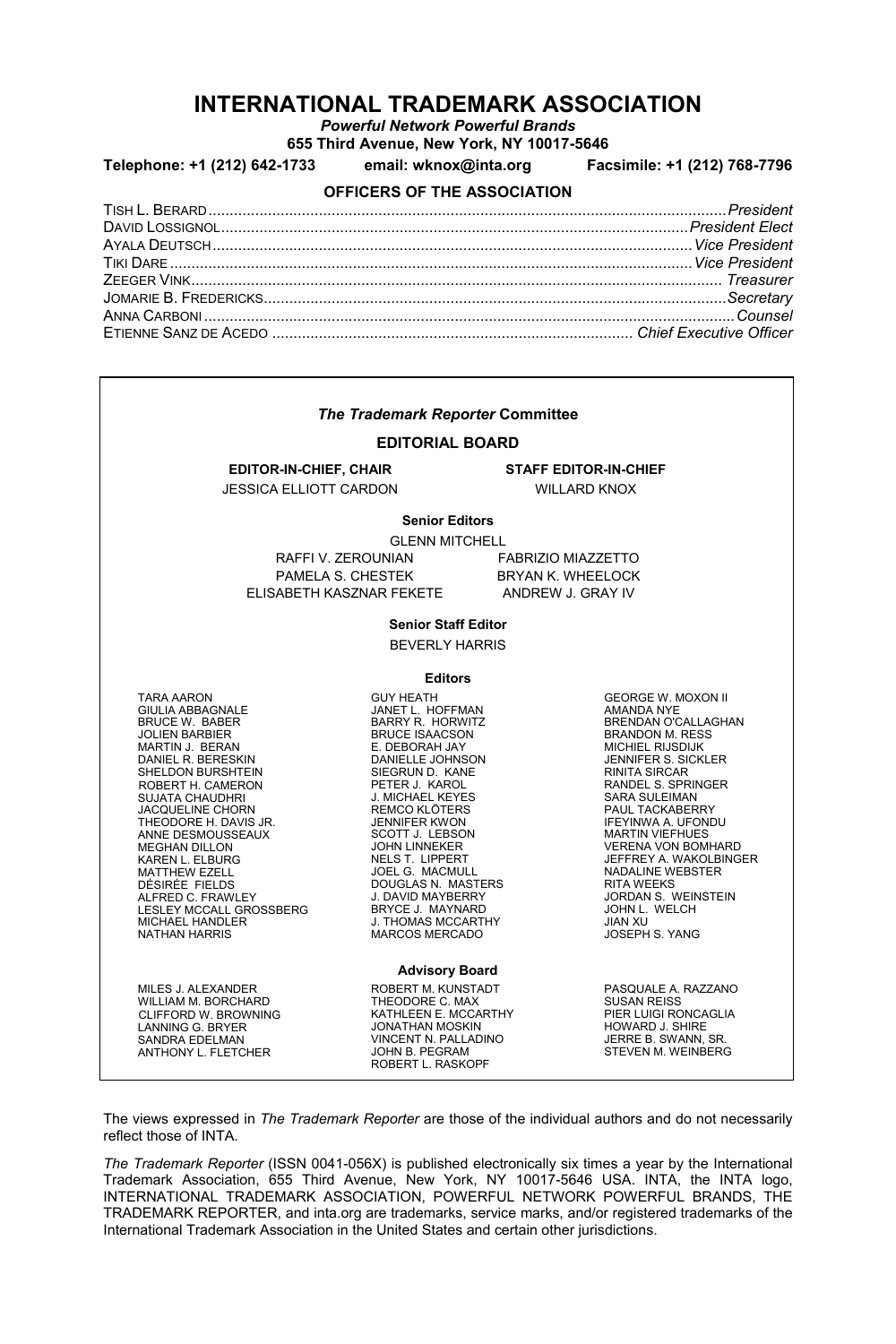# *COMMENTARY*

### **RETHINKING POST-SALE CONFUSION**

## *By Kal Raustiala*[∗](#page-2-0) *and Christopher Jon Sprigman*[∗∗](#page-2-1) [∗∗∗](#page-2-2)

#### **I. INTRODUCTION**

In 2001, global athletic shoe and clothing giant adidas sued the U.S.-based discount shoe retailer Payless ShoeSource for trademark infringement. Payless was selling athletic shoes that looked similar to adidas products: for example, Payless offered a look-alike version of adidas' well-known "Superstar" basketball sneaker, but with four stripes rather than adidas' three.<sup>[1](#page-2-3)</sup>

#### Adidas Payless



Adidas claimed Payless infringed its three-stripe trademark, as well as various elements of the Superstar's trade dress—most prominently, the design of the classic rubber "shell toe." A jury in the U.S. District Court for the District of Oregon found Payless liable for willful infringement and rendered a verdict amounting to over \$300 million in monetary relief: \$30.6 million in actual damages, \$137 million in profits, and \$137 million for punitive damages. (The total verdict was later reduced to \$65 million).[2](#page-2-4)

<span id="page-2-0"></span>Professor, UCLA Law School.

<span id="page-2-1"></span><sup>∗∗</sup> Professor, New York University School of Law and Co-Director, Engelberg Center on Innovation Law and Policy.

<span id="page-2-2"></span><sup>∗∗∗</sup> Thanks to Nick Baltaxe and Ari Lipsitz for research assistance, Barton Beebe, Neil Netanel, and Jane Shay Wald for helpful commentary on previous drafts, and to the Filomen D'Agostino and Max E. Greenberg Research Fund and the University of California Faculty Senate for grants that supported this work.

<span id="page-2-3"></span><sup>&</sup>lt;sup>1</sup> The Payless shoe also included subtle differences in design and construction, such as the heel cup, ankle cushion, and rear tab, visible in the images above.

<span id="page-2-4"></span><sup>2</sup> adidas Am., Inc. v. Payless ShoeSource, Inc., No. CV 01-1655-KI, 2008 WL 4279812 (D. Ore. Sept. 12, 2008).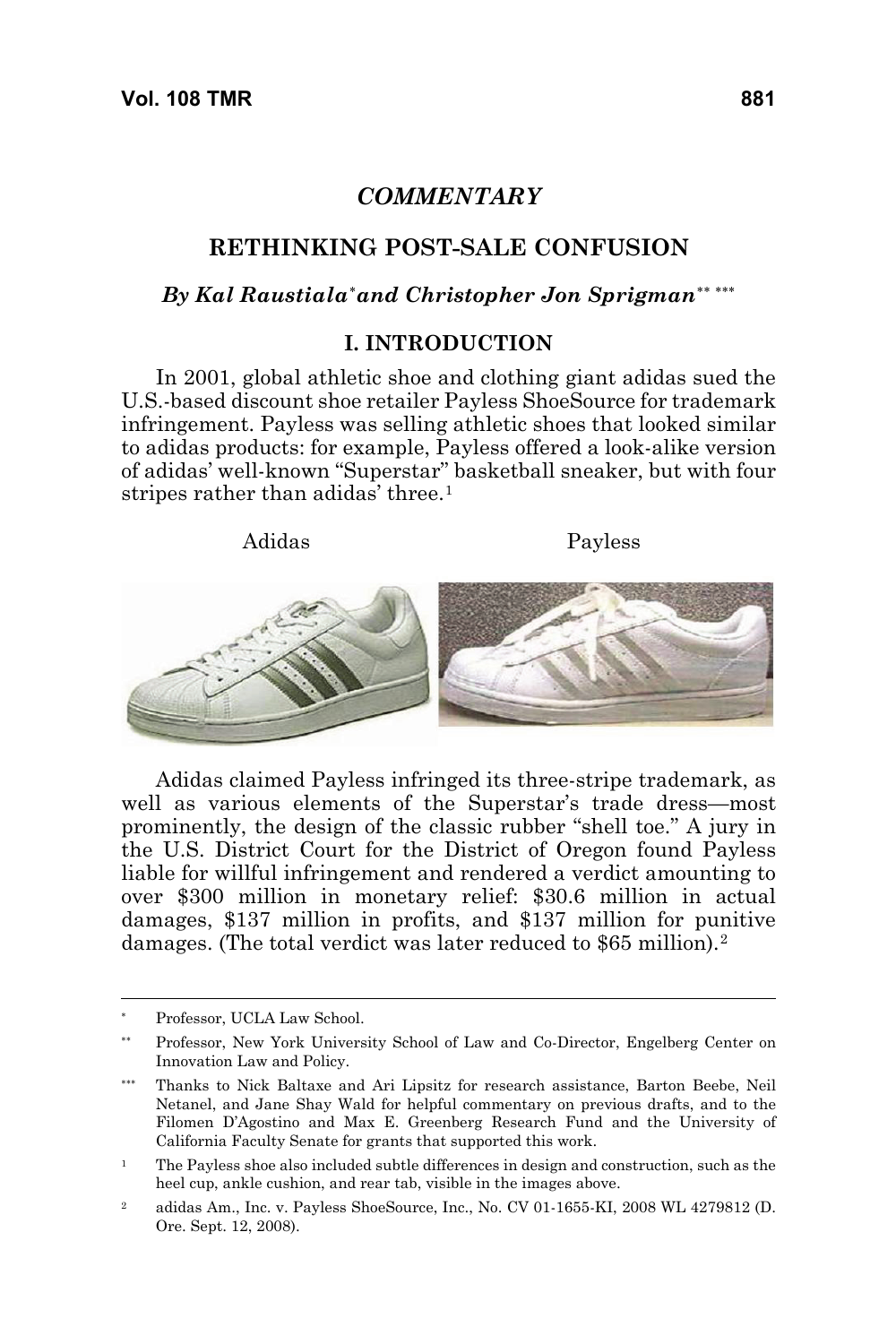If you have ever shopped in a Payless store, this verdict may be surprising. Payless did not, and does not, sell globally famous branded shoes like adidas, Nike, Puma, or New Balance. Payless is a cut-price shoe store that sells (and sold at the time) athletic shoes from inexpensive and comparatively little-known brands such as Champion, Airwalk, American Eagle, and SafeTStep. Most consumers in a Payless store examining a four-striped and shelltoed athletic shoe would readily understand—even if it was not already clear from the lack of the word "adidas" anywhere on the shoe—that the shoe was not actually made by adidas but instead was a Payless look-alike. Consequently, it is extremely unlikely that there would be consumer confusion at the point of sale.

Indeed, adidas acknowledged there was no likelihood of confusion at the cash register.[3](#page-3-0) The case was not about what Payless shoppers thought in the store. Rather it was about what might happen when the Payless shoppers *left the store* wearing Payless' look-alike shoes. Adidas claimed the shoes would cause "post-sale confusion"—that is, confusion out on the street, where third parties would see the Payless shoes and believe, mistakenly, they originated with adidas.[4](#page-3-1)

The Payless-adidas litigation is a striking example of trademark litigation based in allegations of post-sale confusion.<sup>[5](#page-3-2)</sup> In this

<span id="page-3-0"></span><sup>3</sup> adidas-America, Inc. v. Payless Shoesource, Inc., 546 F. Supp. 2d 1029, 1057-58 (D. Ore. 20018).

<span id="page-3-1"></span><sup>4</sup> Adidas also made a claim about initial-interest confusion. In a pretrial decision, the district court accepted the viability of adidas' initial-interest and post-sale confusion claims as "well established forms of confusion in this context," noting that "adidas' failure to allege point-of-sale confusion is of no consequence." *Id*. at 1058 (citing cases).

<span id="page-3-2"></span><sup>5</sup> *See, e.g.*, Adidas Am., Inc. v. Skechers USA, Inc., No. 3:15-cv-01741, 201 U.S. Dist. LEXIS 122459 (D. Or. Aug. 3, 2017); Louis Vuitton Malletier S.A. v. Sunny Merch. Corp., 97 F. Supp. 3d 485 (S.D.N.Y. 2015); Oralabs, Inc. v. Kind Grp., LLC, No. 13-cv-00170, 2015 U.S. Dist. LEXIS 98246 (D. Colo. July 28, 2015); Audemars Piguet Holding S.A. v. Swiss Watch Int'l, Inc., 46 F. Supp. 3d 255 (S.D.N.Y. 2014); Coach, Inc. v. Richie's Playhouse, Inc., No. 11-cv-12638, 2013 U.S. Dist. LEXIS 21180 (E.D. Mich. Feb. 15, 2013); 1-800 Contacts, Inc. v. Lens.com, Inc., 722 F.3d 1229, 1239 (10th Cir. 2013); Abercrombie & Fitch Co. v. Moose Creek, Inc., 486 F.3d 629, 635 (9th Cir. 2007); GMC v. Keystone Auto. Indus., 453 F.3d 351, 356 (6th Cir. 2006); Gibson Guitar Corp. v. Paul Reed Smith Guitars, LP, 423 F.3d 539, 552 (6th Cir. 2005); Acad. of Motion Picture Arts & Scis. v. Creative House Promotions, Inc., 944 F.2d 1446, 1455 (9th Cir. 1991); Ferrari S.P.A. v. Roberts, 944 F.2d 1235, 1244-45 (6th Cir. 1991); United States v. Torkington, 812 F.2d 1347, 1353 n.6 (11th Cir. 1987); Lois Sportswear, U.S.A., Inc. v. Levi Strauss & Co., 799 F.2d 867, 872-73 (2d Cir. 1986). In a decision just handed down as this article was going to press, also involving adidas, the 9th Circuit was rightly skeptical of some post-sale confusion claims. Adidas America, Inc. v. Skechers USA, Inc., No. 16-35204, U.S. App. LEXIS 12249 (9th Cir., May 10, 2018). At issue were alleged knockoffs of adidas shoes made by Skechers. As the 9th Circuit argued, "even if Skechers does make inferior products (or even if consumers tend to think so), there is no evidence that adidas's theory of post-sale confusion would cause consumers to associate such lesser-quality products with adidas." (at 22). Moreover, the 9th Circuit highlighted a tension we focus on below: that consumers who have trouble discerning the difference between Skechers and adidas shoes probably also cannot discern (or see well enough) any adverse quality differences that would seriously harm adidas (at 21).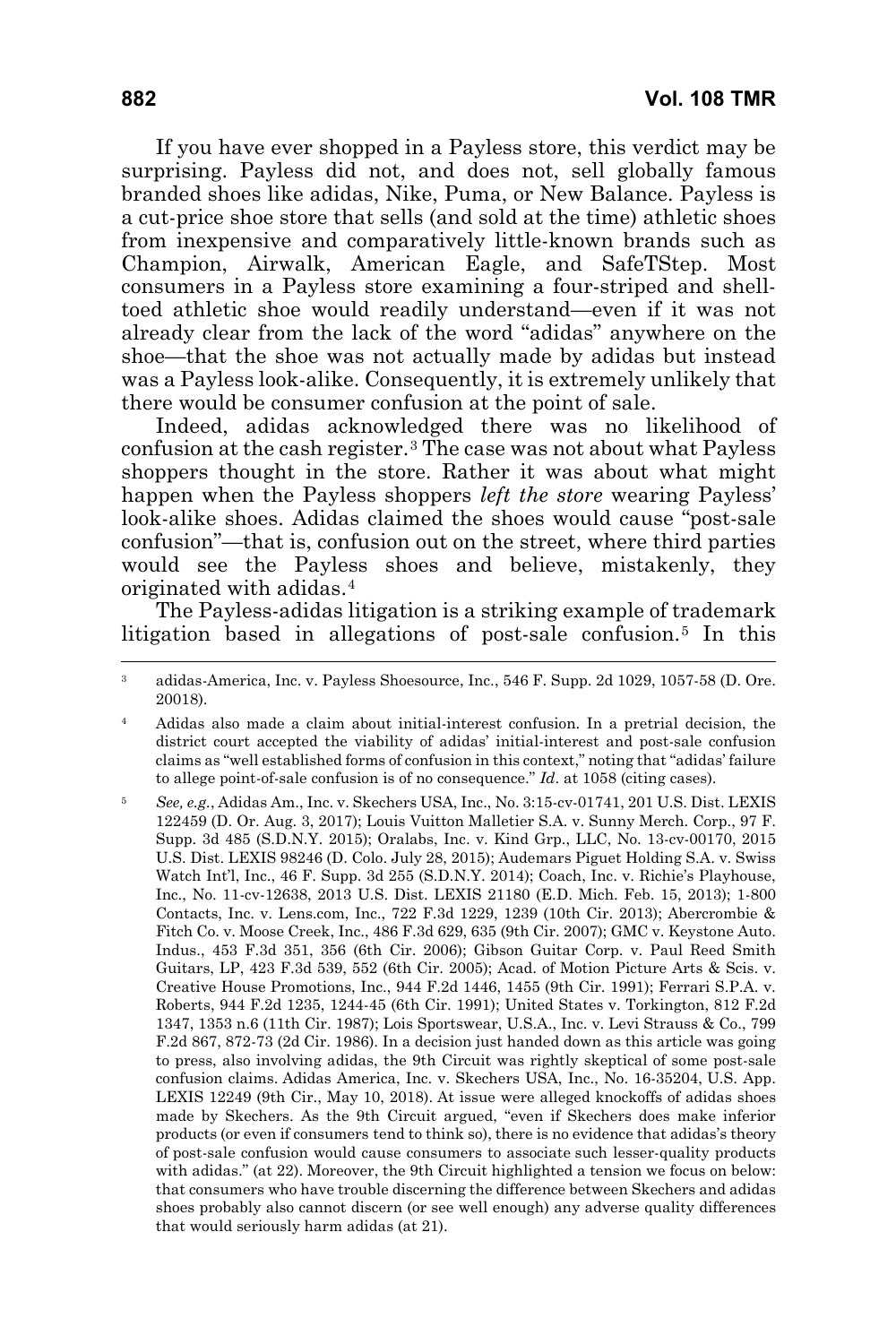commentary, we critique the concept of post-sale confusion and unpack the logic and empirics that undergird efforts to base liability on it. Our focus is on the United States, though the concept exists in other jurisdictions as well.[6](#page-4-0) We believe post-sale confusion is real and ought to be addressed by the courts when merited by the circumstances and evidence. Post-sale confusion has distinctive characteristics, however, that have been insufficiently recognized and that render its use to establish an infringement cause of action more difficult than conventional wisdom suggests. In many instances post-sale confusion is either unlikely to exist or, even if it does exist among some observers of the goods at issue, it is unlikely to harm either consumers or mark owners. In such cases, courts should award neither injunctions nor monetary relief because there is no cognizable harm to remedy.

Also, proving that post-sale confusion is likely—and that it will cause harm—is not easy, for two principal reasons. First, proving that a critical mass of relevant observers is, in fact, likely to be confused requires more than simply showing that some people are walking around wearing, or carrying, a look-alike good. We stress the word *observer* because, unlike in the point-of-sale context, postsale encounters by definition involve observers who may or may not become relevant purchasers at some point in the future. This distinction between observers and purchasers is critical. As we will detail, observers in the post-sale context will not be confused as a matter of course in every instance where the defendant's product looks like the plaintiff's. The circumstances that can lead to confusion post-sale certainly exist, but not in every case.

Second, just because some observers may be confused post-sale does not mean that the confusion is likely to harm either consumers or mark owners. In order to secure injunctive or monetary relief, a plaintiff who succeeds in showing a likelihood of confusion should also be required to articulate how this observer confusion supports a coherent theory that actionable harm is likely to occur.[7](#page-4-1) And this

<span id="page-4-0"></span><sup>6</sup> *See, e.g.*, Case C-206/01, Arsenal Football Club plc v. Reed, 2002 E.C.R. I-10273, which is generally read as establishing post-sale confusion in the European Union; Charles Gielen, *Trademark Dilution Under European Law*, 104 TMR 693, 701 (2014) (noting that the CJEU's *Arsenal* opinion "expressly recognized the possibility of post-sale confusion."); P. Sean Morris, *Guess What Gucci? Post-Sale Confusion Exists in Europe*, 47 Val. U. L. Rev. 1, 3 (2012). The U.K. has followed the ECJ's *Arsenal* decision. *See* Datacard Corp. v. Eagle Technologies Ltd., [2011] EWHC (Pat) 244, [286] (Eng.). Canadian law has moved in a similar direction; *see, e.g.*, Eugene C. Lim, *Dilution, The Section 22 Debacle, and the Protection of Business Goodwill in Canada: Some Insights from U.S. Trademark Law and Policy*, 101 TMR 1232, 1282 (2011), as has Italian law. *See* Peter McAleese, *Italy: No More Confusion About Post-Sale Confusion*, 63 INTA Bull. (2008).

<span id="page-4-1"></span><sup>7</sup> We are not the first to note this. *See, e.g.*, Jeremy N. Sheff, Veblen Brands, 96 Minn. L. Rev. 769, 793-794 (2012); Mark P. McKenna, *A Consumer Decision-Making Theory of Trademark Law*, 98 Va. L. Rev., 67, 102-104 (2012); Connie D. Powell, *We All Know It's a Knock Off! Re-Evaluating the Need for the Post-Sale Confusion Doctrine in Trademark*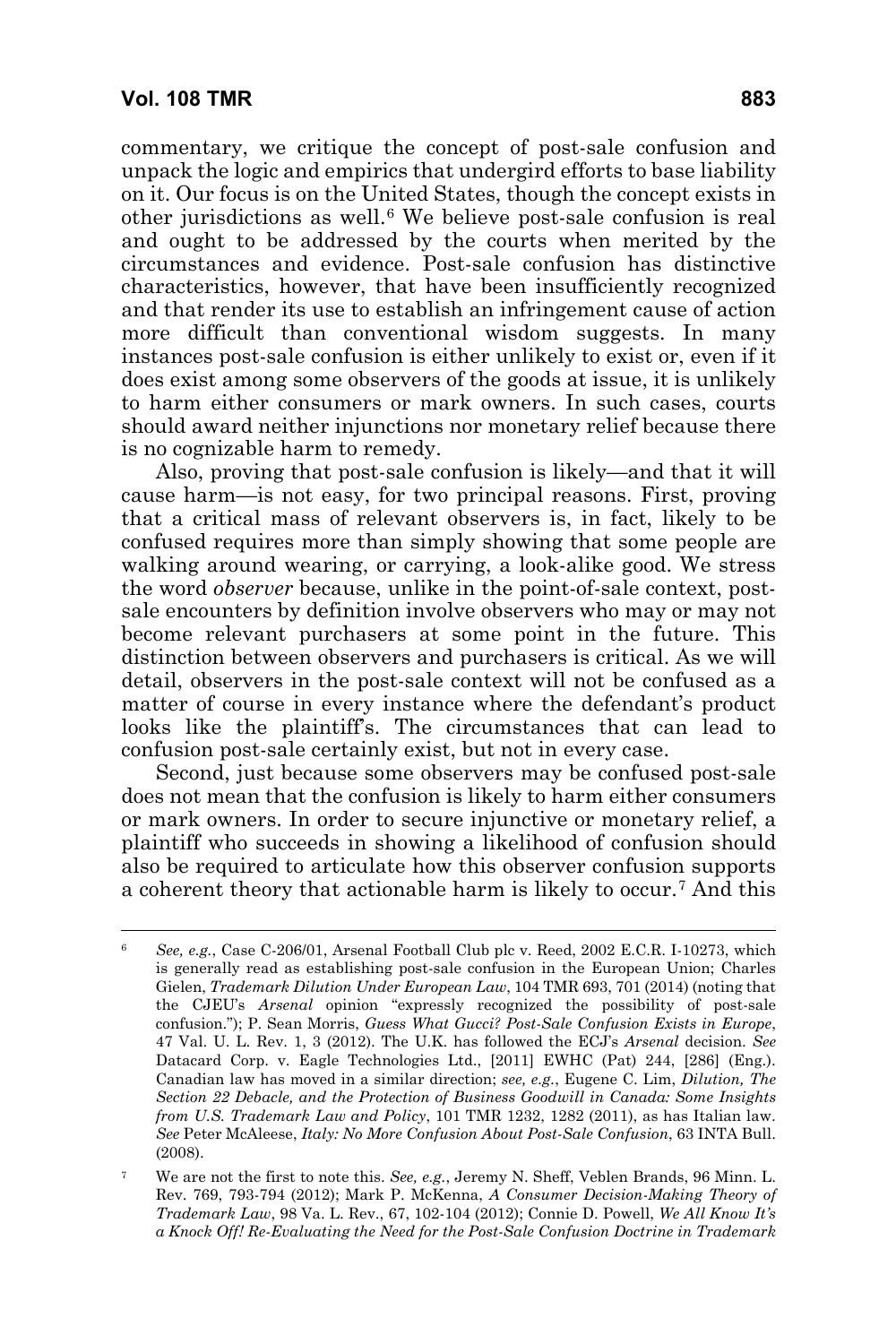can be challenging. Only post-sale confusion that is material to purchase decisions can interfere with the core purposes of trademark law, which are to allow consumers to economize on search costs, and to facilitate producers' incentives to invest in product quality.[8](#page-5-0) To be sure, post-sale confusion can sometimes harm consumers and mark owners. In many instances, however, it doesn't.

In practice, courts often simply presume that confusion causes harm. But this presumption is inappropriate in post-sale cases. In contrast to the usual trademark case involving consumer confusion at the point of sale, which is likely to cause—and is appropriately presumed to cause—harm to the consumer and the mark owner, post-sale confusion is less likely to result in harm. Individuals who may be confused post-sale are not necessarily looking to buy a particular good. They may just be observing someone or something out in the world. In this context, simply showing a likelihood of confusion by a random observer is not tantamount to proof of harm sufficient to justify liability.

In the remainder of this commentary, we lay out the conditions under which post-sale confusion might exist. First, we explain why the real-world conditions required to generate post-sale confusion are more difficult to prove than courts and litigants have previously recognized. Those conditions are fairly limited, and the resulting path to a defensible assertion of post-sale confusion is narrow. We conclude that post-sale confusion is real, but rare.

Next, we consider the type of harm that may ensue when onlookers are confused post-sale. We identify two types of possible harm: (1) harm to the senior brand's reputation for *quality*; and (2) harm to the ability of either the senior brand or consumers to signal *status via exclusivity*. We explain the circumstances under which each of these forms of harm may occur. But it is important to underscore that post-sale confusion often produces neither form of harm. Indeed, we go further. In some cases, post-sale confusion may even *benefit* mark owners, consumers, or both.

Our conclusion is that courts should be much more wary than they have been of trademark infringement claims based solely on post-sale confusion. Courts should require plaintiffs pressing such claims not simply to show the likelihood of confusion post-sale, but

*Law*, 14 N.C. J.L. & Tech. 1, 35-37 (2012); Ann Bartow, *Counterfeits, Copying and Class*, 48 Hous. L. Rev. 707, 741-43 (2012).

<span id="page-5-0"></span><sup>8</sup> *See, e.g.*, William M. Landes & Richard A. Posner, The Economic Structure of Intellectual Property Law 6 (2003): "We argue that the principal doctrines of trademark law can be explained as efforts to optimize the value of trademarks in reducing consumer search costs—even in cases in which trademark infringement is charged on the basis of dilution of the plaintiff's mark rather than customer confusion, though we register some concern about possible extensions of antidilution doctrine."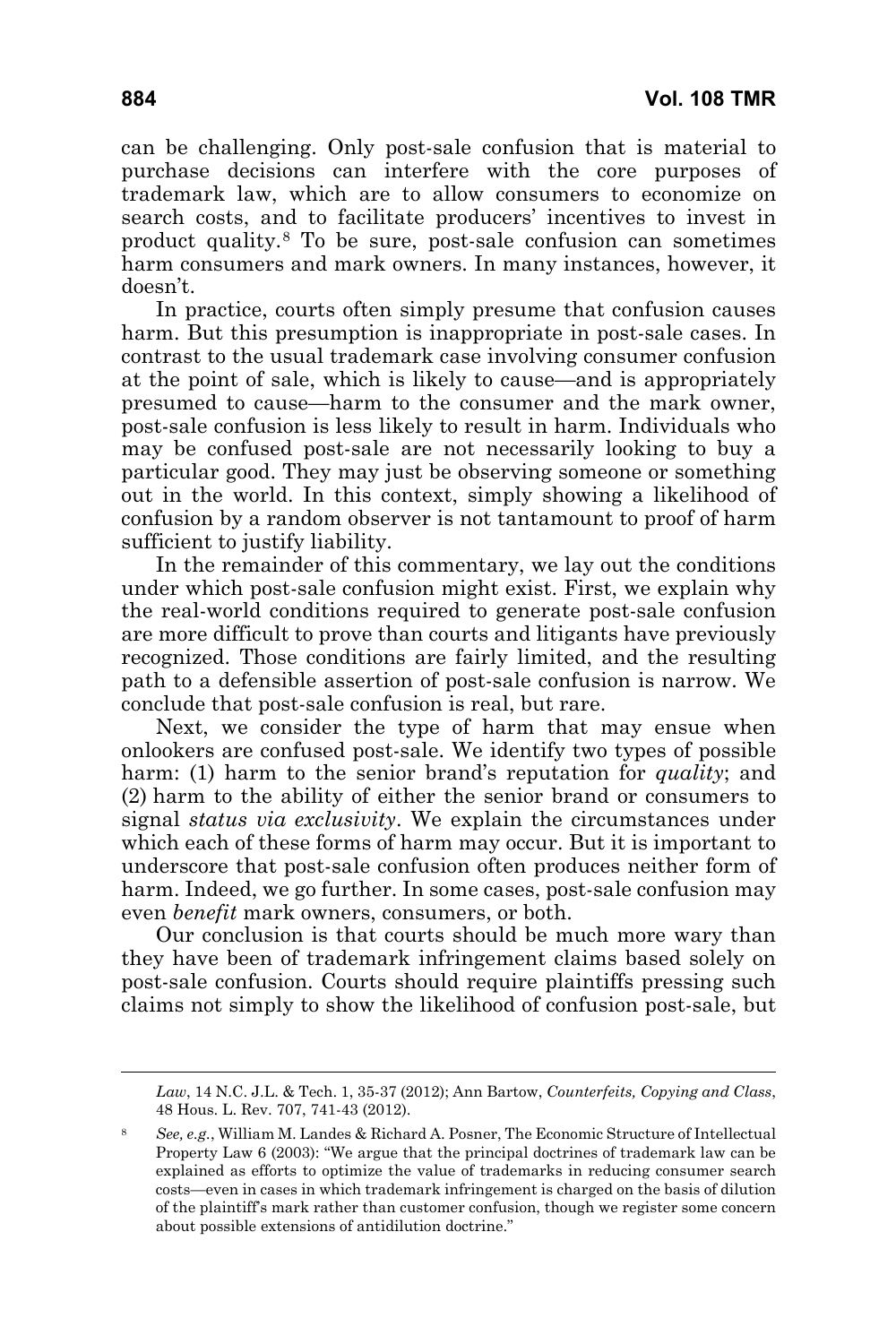also to demonstrate how that confusion translates into harm to their mark or to consumers.

## **II. POST-SALE CONFUSION: PRINCIPLES AND ORIGIN**

The traditional focus of trademark law is to protect against consumer confusion.[9](#page-6-0) That said, the animating concern is not with consumer confusion in the abstract, but rather with the possible harm that confusion about the source of products can cause to consumers and producers alike. Trademarks permit consumers to economize on search costs while also incentivizing producers to invest in product quality and consistency.[10](#page-6-1) If consumers are confused about the source of a good, then markets will function less efficiently. Consumers will waste resources searching for goods of specific quality. Producers, in turn, will not reap the full benefit of their investments in quality and hence may underinvest.

These principles suggest that the sort of consumer confusion that should be actionable as trademark infringement is the sort that is relevant to consumers' purchase decisions. Not all confusion is. Mark Lemley and Mark McKenna have written about the sort of consumer confusion that harms neither consumers nor mark owners,<sup>[11](#page-6-2)</sup> which they memorably label as "irrelevant confusion." Lemley and McKenna are focused principally on sponsorship or affiliation confusion claims, and, secondarily, parody cases contexts in which, they argue, a substantial number of cases feature irrelevant confusion. But as we shall see, post-sale cases are perhaps even more likely to feature confusion of this sort.

Distinguishing between relevant and irrelevant confusion is critical. Relevant confusion is a serious problem; indeed it is the raison d'etre of trademark law. Consumers who are confused by a

<span id="page-6-0"></span>As the Supreme Court recently stated, a trademark fundamentally "helps consumers identify goods and services that they wish to purchase, as well as those they want to avoid." Matal v. Tam, 582 U.S. \_\_ (2017), at 2. The Lanham Act also contains a provision banning trademark "dilution," *see* 15 U.S.C. § 1125(c), and consumer confusion is not central to trademark dilution claims. Our arguments here relate specifically to trademark *confusion* claims brought under a "post-sale confusion" theory.

<span id="page-6-1"></span><sup>10</sup> *See* McCarthy on Trademarks and Unfair Competition: "Microeconomic theory teaches that trademarks perform at least two important market functions: (1) they encourage the production of quality products; and (2) they reduce the customer's costs of shopping and making purchasing decisions." J. Thomas McCarthy, McCarthy on Trademarks and Unfair Competition § 2.3 (5th ed. 2017).

<span id="page-6-2"></span><sup>11</sup> Mark A. Lemley & Mark McKenna, *Irrelevant Confusion*, 62 Stan. L. Rev. 413 (2010). Lemley and McKenna's critique is that too often courts have focused on irrelevant confusion; that is, confusion that has no reasonable relationship to actual purchase decisions but instead may fall more in the realm of confusion about endorsement. Lemley and McKenna suggest in particular that many sponsorship or affiliation confusion cases feature potentially irrelevant confusion and an additional materiality requirement should be applied for such cases (requiring the plaintiff to establish that the sponsorship or affiliation confusion was material to purchase decisions). *See id.* at 421.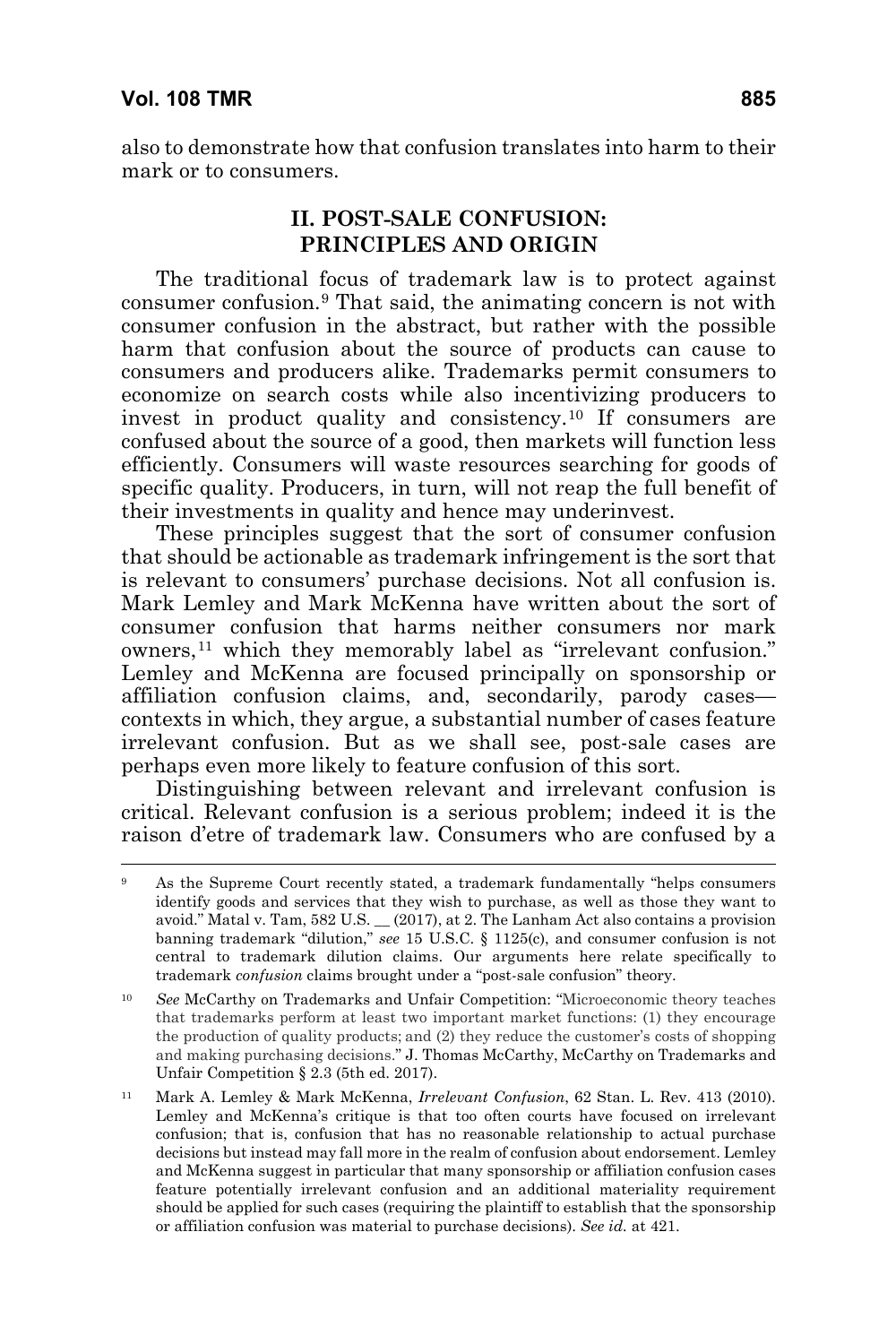junior user's identical or similar mark can no longer reliably economize on search costs. This harms consumers who must invest more in search, and who may end up with a product they did not want. And it harms the senior mark owner, both in terms of lost sales, and in possible reputational damage that may arise when consumers have a negative experience with a product that they mistakenly believe is produced by the senior mark owner.

All of this can apply to post-sale confusion just as it does to pointof-sale confusion. However, the relationship between confusion and harm in the post-sale context is far more complex and contingent. In the traditional context of point-of-sale confusion about *source,*[12](#page-7-0) it is quite reasonable to collapse the distinction between confusion and harm. That harm flows from confusion may readily be presumed because purchasers are, by definition, engaged in a purchase. A consumer who thinks he is buying adidas shoes but is really buying a Payless knock-off may well represent a lost sale for adidas or, later, a disappointed customer who eschews adidas because the experience was poor. And the consumer is herself harmed because she purchased a shoe that, had she understood its true source, she may not have wanted.[13](#page-7-1)

The post-sale context is different. The majority—likely the vast majority—of people who see a four-striped shoe on the feet of a stranger out on the street may never notice the four stripes, and therefore never draw any inference about source when observing the good in question. This makes post-sale confusion claims fundamentally unlike point-of-sale claims. In point of sale claims by definition *every purchaser* is undertaking a deliberate act—a purchase—and therefore making an assessment about the source of the product being bought. In post-sale claims, none of the observers may be intending to purchase the good, and by definition none are confused *while* purchasing. Indeed, none of the "observers" may even notice the putatively infringing mark or dress. And even if a person on the street who sees four-striped shoes on the feet of a stranger does notice the stripes and is confused, that confusion may or may not cause harm.

As this suggests, post-sale confusion may not directly harm either adidas or consumers if those who are confused post-sale have no intent to purchase adidas shoes in the first place. Nor is there harm if confusion leads the observer to desire the shoes and to purchase them from adidas, which the observer believes (incorrectly) to be the source of the look-alike product they saw on the street. Indeed, in this scenario adidas gained a sale from

<span id="page-7-0"></span><sup>12</sup> That is, rather than point-of-sale confusion about affiliation or sponsorship, which is less likely to harm. *Id.*

<span id="page-7-1"></span><sup>&</sup>lt;sup>13</sup> Note that the presumptive link between point-of-sale confusion and harm is more tenuous for certain instances of "sponsorship or affiliation" confusion, as opposed to "source" or "quality" confusion. *Id*.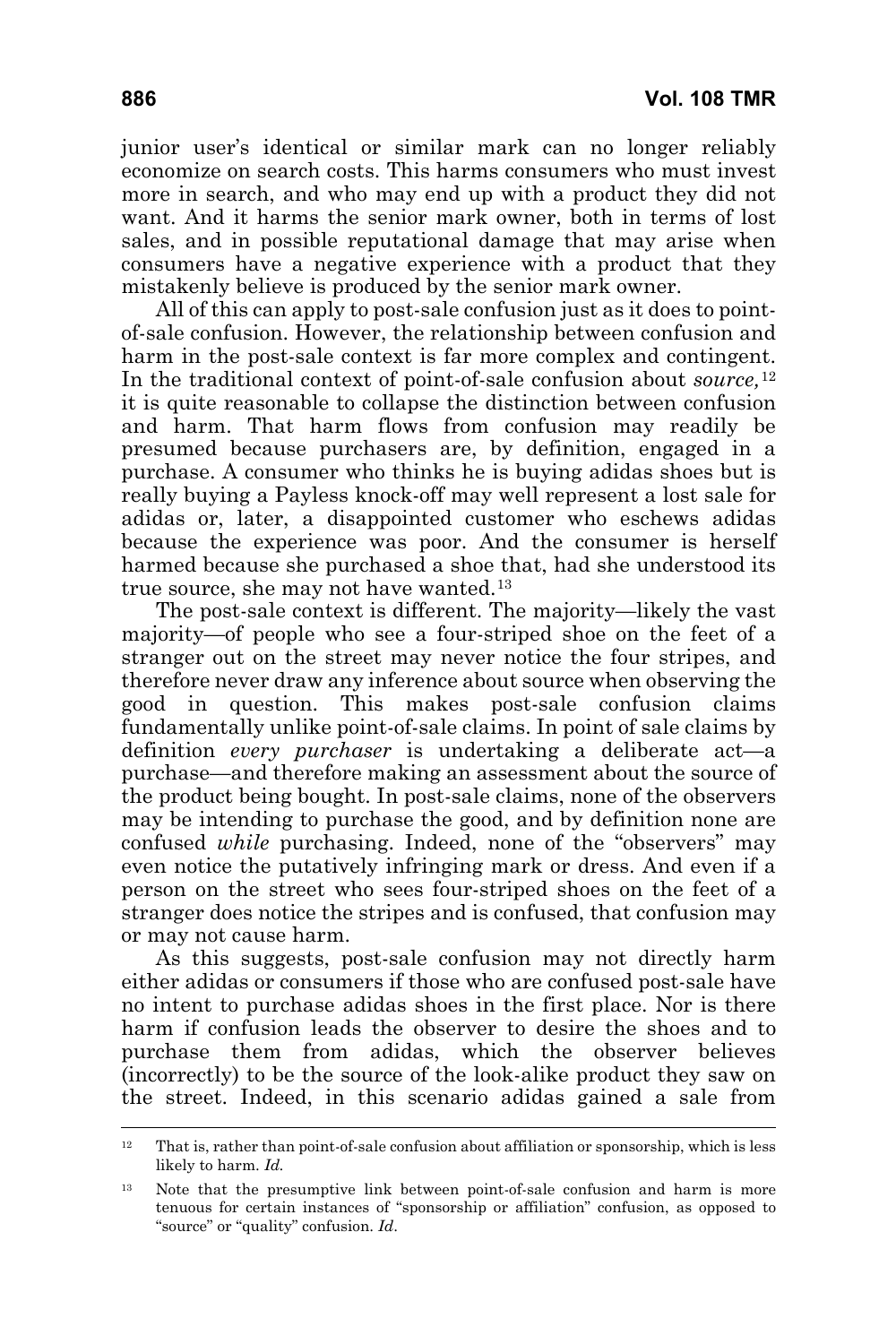confusion.[14](#page-8-0) Whether harm ensues in a post-sale context depends upon the specifics of the confused observer's perception, her intent with regard to the product, and a host of other factors we will discuss below. In sum, the path connecting post-sale confusion to harm is far more winding and uncertain than in traditional point-of-sale scenarios.

The Lanham Act, which establishes the framework for federal trademark law in the United States, does not expressly discuss postsale confusion. Nonetheless, over the past few decades many American courts have accepted post-sale confusion as a valid theory supporting a claim of trademark infringement.[15](#page-8-1) The lower federal courts developed the doctrine in the wake of 1962 amendments that removed prior language in the Lanham Act limiting liability to confusion involving "purchasers" (the excised language limited trademark liability in most cases to point-of-sale confusion).[16](#page-8-2) The House Committee Report on the 1962 Amendments states that the purpose of the change "is to coordinate the language here with that used elsewhere and to omit the word 'purchasers,' since the provision actually relates to potential purchasers as well as to actual purchasers. The word 'purchasers' is eliminated so as to avoid the possibility of misconstruction of the present language of that statute."[17](#page-8-3)

This legislative history is not dispositive, but it does suggest that Congress intended to extend the Lanham Act's protections at least to those with an intent to purchase, not merely those who have purchased or are in the process of purchasing. Still, accepting the rationale of the House Committee Report, for confusion to be actionable, at a minimum it must be purchase-relevant—i.e., it must be the sort of confusion that could have consequences for present or future purchasers.

<span id="page-8-0"></span><sup>&</sup>lt;sup>14</sup> We say more about this phenomenon below.

<span id="page-8-1"></span><sup>15</sup> *See* 1-800 Contacts, Inc. v. Lens.com, Inc., 722 F.3d 1229, 1239 (10th Cir. 2013); Abercrombie & Fitch Co. v. Moose Creek, Inc., 486 F.3d 629, 635 (9th Cir. 2007); GMC v. Keystone Auto. Indus., 453 F.3d 351, 356 (6th Cir. 2006); Gibson Guitar Corp. v. Paul Reed Smith Guitars, LP, 423 F.3d 539, 552 (6th Cir. 2005); Acad. of Motion Picture Arts & Scis. v. Creative House Promotions, Inc., 944 F.2d 1446, 1455 (9th Cir. 1991); Ferrari S.P.A. v. Roberts, 944 F.2d 1235, 1244-45 (6th Cir. 1991); United States v. Torkington, 812 F.2d 1347, 1353 n.6 (11th Cir. 1987); Lois Sportswear, U.S.A., Inc. v. Levi Strauss & Co., 799 F.2d 867, 872-73 (2d Cir. 1986). Some courts, the Seventh Circuit in particular, have limited the theory's applicability to potential purchasers. *See, e.g.*, Dorr-Oliver, Inc. v. Fluid-Quip, Inc., 94 F.3d 376, 381-84 (7th Cir. 1996); Nike, Inc. v. Just Did It Enters., 6 F.3d 1225, 1229-30 (7th Cir. 1993). *Compare* Beacon Mut. Ins. Co. v. OneBeacon Ins. Grp., 376 F.3d 8, 17 (1st Cir. 2004) (holding that post-sale confusion can extend beyond the scope of potential customers).

<span id="page-8-2"></span><sup>16</sup> Act of Oct. 9, 1962, Pub. L. No. 87-772, § 17, 76 Stat. 769, 773 (current version at 15 U.S.C. § 1114 (2012); *see* Syntex Labs. v. Norwich Pharmacal Co., 437 F.2d 566, 569 (2d Cir. 1971) (holding post-sale confusion actionable). The Supreme Court has never approved or even discussed post-sale confusion. *See* Sheff, *supra* note 7, at 773.

<span id="page-8-3"></span><sup>17</sup> (House Comm. Report, 4).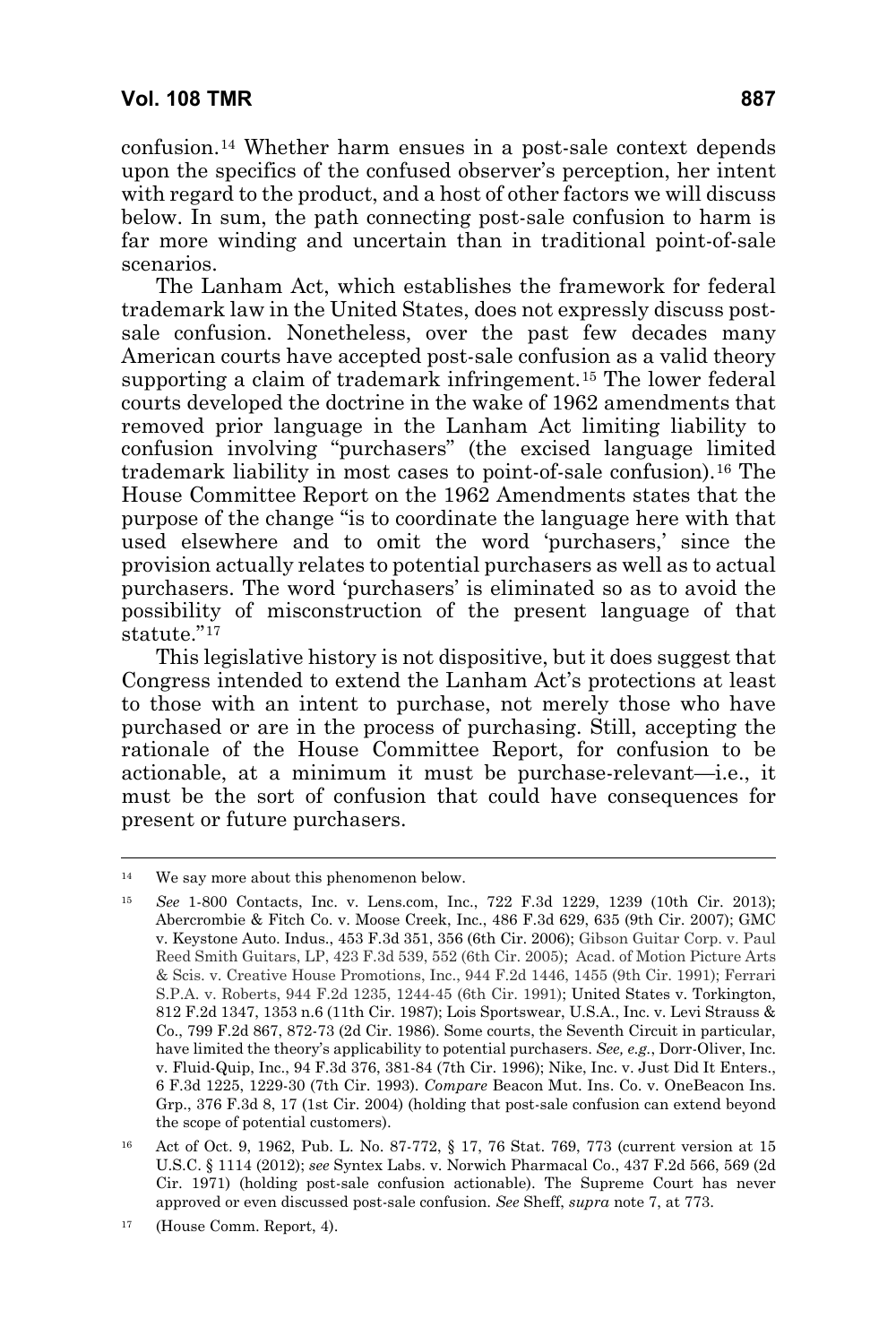And indeed when considered in this framework, post-sale confusion makes intuitive sense as a potentially harmful form of confusion. It is entirely possible an onlooker might glance at the Payless shoes on a pedestrian's feet and mistake them for the adidas shoes they were designed to imitate. And it is entirely possible that such an observer may in turn draw a negative inference, and even refrain from a purchase because of that inference. In short, post-sale confusion is a real possibility. A key question, to which we now turn, is *under what circumstances* it occurs, and when confusion post-sale is likely to cause harm to either consumers or mark owners. We consider those two questions in turn.

#### **III. WHEN IS THERE POST-SALE CONFUSION?**

Consider the chain of events necessary to create observer confusion in a post-sale context:

First, a purchaser must buy a good from a producer ("Not Brand"), and this good must mimic the mark or trade dress of another source ("Brand").[18](#page-9-0)

Second, an observer must spy the Not Brand good at a later time (or else the observation is not "post-sale"), and the observation must be *salient*—i.e., it must be important or relevant enough to the observer for it to rise to an observation of which the observer is conscious, rather than remaining just one of a multitude of fleeting sense impressions that occur every moment in ordinary life. It is only when the post-sale observer makes a salient observation that the observer is able to draw an inference that might be labeled as "confusion."

Third, the observer must be familiar with Brand. That is, the observer must be sufficiently sophisticated to have some knowledge of the trademark and associated products of Brand and to infer that Brand is the source of a good she observes on the street.

Fourth, and critically, for post-sale confusion to occur, the observer must *wrongly* infer the source. If she correctly observes that the good is Not Brand, or at least that it is not Brand, there is no post-sale confusion. Only if she *sees* Not Brand, *knows* Brand, and *mistakenly believes* Not Brand is really Brand is there any postsale confusion.

Like Goldilocks and the porridge in the fairy tale, things must be just right. The observer must know the attributes of Brand well enough to see them in the purchaser's Not Brand good. But she must not be so sophisticated that she can see any differences in the goods' appearance that may otherwise point out to her that Not Brand is

<span id="page-9-0"></span><sup>&</sup>lt;sup>18</sup> Whether the purchaser purchases the good aware it copies some other mark is immaterial to the post-sale confusion question; post-sale confusion can in principle occur alongside point-of-sale confusion or in its absence. What matters to the assessment of post-sale confusion is what the observer thinks, not the consumer.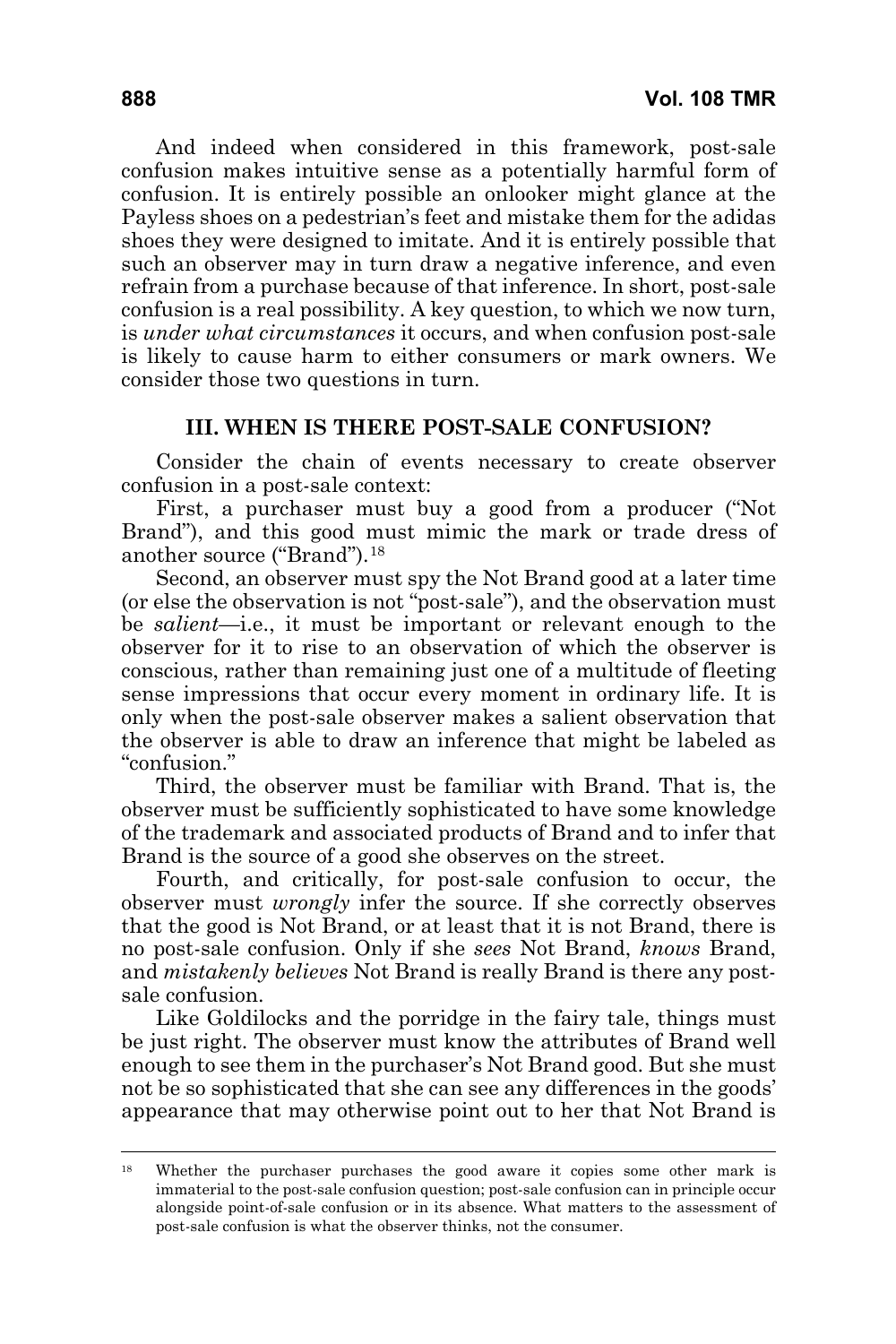really just a look-alike. Too little sophistication on the part of the observer, and she misses the source-identifying features. Too much, and she spots the knockoff.

Aside from the critical issue of the observer's precise level of sophistication, the context of her post-sale observation of Not Brand's product must also fit within a narrow range. The observer must be close enough to perceive the similarities in trademark or trade dress leading to confusion. But the observer must also be distant enough, or inattentive enough, that she fails to perceive differences in mark, dress, general design, materials, or quality that might otherwise signal to the observer that the senior mark owner does not in fact produce the product in question. And by definition, post-sale confusion involves observation of used goods. Those goods may be worn, damaged, or dirty, which may influence the observer's ability to discern whether the item is Not Brand, Brand, or some other brand altogether.

The importance of both consumer sophistication and the empirics of the consumer's observation cannot be overstated in the context of post-sale confusion. If post-sale confusion is to be relevant as an independent basis for trademark liability as asserted by adidas in the Payless case, there must be instances in which consumers are unlikely to be confused at the point of sale, but in which confusion is nonetheless likely for post-sale observers. In many cases in which point-of-sale confusion is unlikely, it is precisely because the overall appearance of defendant's goods is sufficiently distinguishable such that similarities in marks or dress are, out on the street, also rarely likely to lead to substantial confusion after the sale.[19](#page-10-0) So it is often in the very instances in which post-sale confusion is likely to be the primary or sole basis for the cause of action that product features allowing consumers to distinguish the defendant's goods from the plaintiff's are most likely to be present. The key is that any distinguishing features have to be subtle enough that some observers miss them, even though (by definition) these observers know enough about the category of goods in question to know what they see is similar to, and maybe even an example of, Brand.

As these many caveats and twists and turns suggest, when properly evaluated, post-sale confusion is a difficult thing to establish. If a plaintiff can pass through this narrow empirical gauntlet—that is to say, if the plaintiff can show (1) similarity in marks or dress that (2) post-sale observers notice and treat as salient to them, and is (3) likely to confuse those observers who are

<span id="page-10-0"></span><sup>19</sup> This is not true in all cases. Sometimes a difference in sales channels helps distinguish the plaintiff's and defendant's products, eliminating likely confusion at the point of sale. Post-sale observers generally are unaware of the circumstances surrounding the purchase of defendant's good, including sales channels, so those point-of-sale clues will be absent in the post-sale context.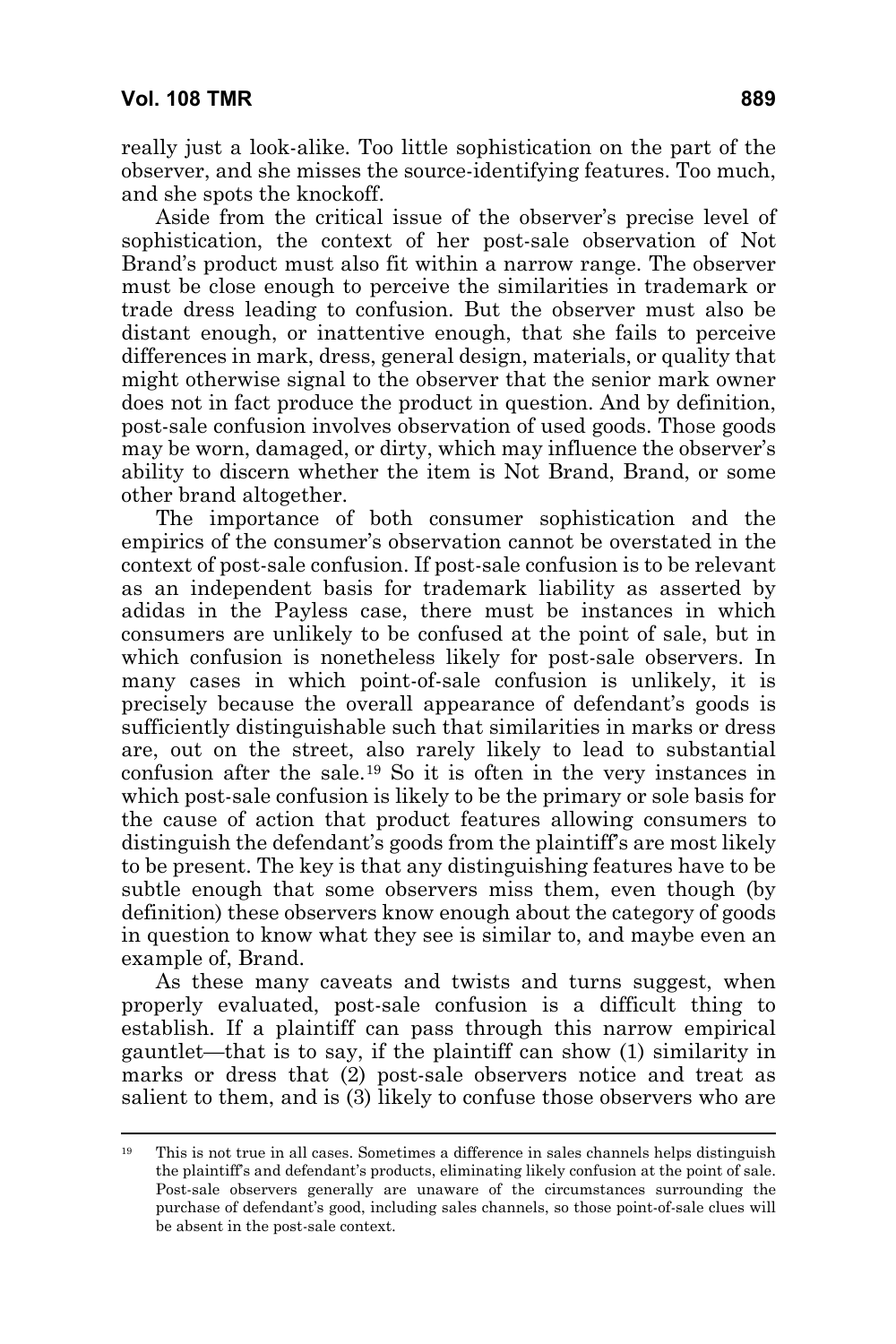(4) familiar enough with the plaintiff's brand to spot the similarities, and yet (5) not familiar enough or otherwise not likely to perceive differences that would apprise them that the defendant's product does not in fact originate with plaintiff—then, *and only then*, is there a plausible allegation of post-sale confusion. The plaintiff must show that each step is likely to be present, which will be difficult to do in many cases.

In our view, many litigants, commentators, and courts have not taken seriously the complexities of demonstrating the likelihood of post-sale confusion. They have far too easily embraced the idea that because two goods look alike, there is a virtual certainty of confusion once they are purchased and out in the stream of social life. As a result, too often liability is found based only on the assumption that similarity inevitably leads to confusion—and then to harm.

To give but one well-known example of this general problem an older case that demonstrates the sort of easy equivalence between similarity and confusion we decry—consider the decision in *Mastercrafters Clock and Radio Co. v. Vacherin-Constantin Le Coultre Watches, Inc*.[20](#page-11-0)

*Mastercrafters* was a case involving a copy of an expensive wall clock. The Second Circuit stated that:

At least some customers would buy [the copier's] cheaper clock for the purpose of acquiring the prestige gained by displaying what many visitors at the customers' homes would regard as a prestigious article. [The copier's] wrong thus consisted of the fact that such a visitor would be likely to assume that the clock was an Atmos clock․ [T]he likelihood of such confusion suffices to render [the copier's] conduct actionable.[21](#page-11-1)

This passage exemplifies the problem we identify. The court asserts that confusion is likely. Yet the opinion gives scant consideration to the important threshold question of whether the features of the Atmos wall clock are so widely known among the general public that observers are likely to recognize the design as indicating the *source* of the product, as opposed to simply being attractive. Nor does the court consider the likely sophistication of observers, or the possibility that observers, seeing the "Mastercrafters" name, which is printed directly on the copier's clock, or the electrical cord (a feature of the copier's clock absent from the Atmos clock, which was driven by atmospheric pressure) would understand that Atmos is not the source of the Mastercrafters clock. Rather, the court declares that the supposed assumption on the part of some buyers that the clock may fool observers is enough to show a likelihood of observer confusion—and that, in turn, "suffices" to establish infringement.

<span id="page-11-1"></span><span id="page-11-0"></span><sup>20</sup> 221 F.2d 464 (2d Cir. 1955).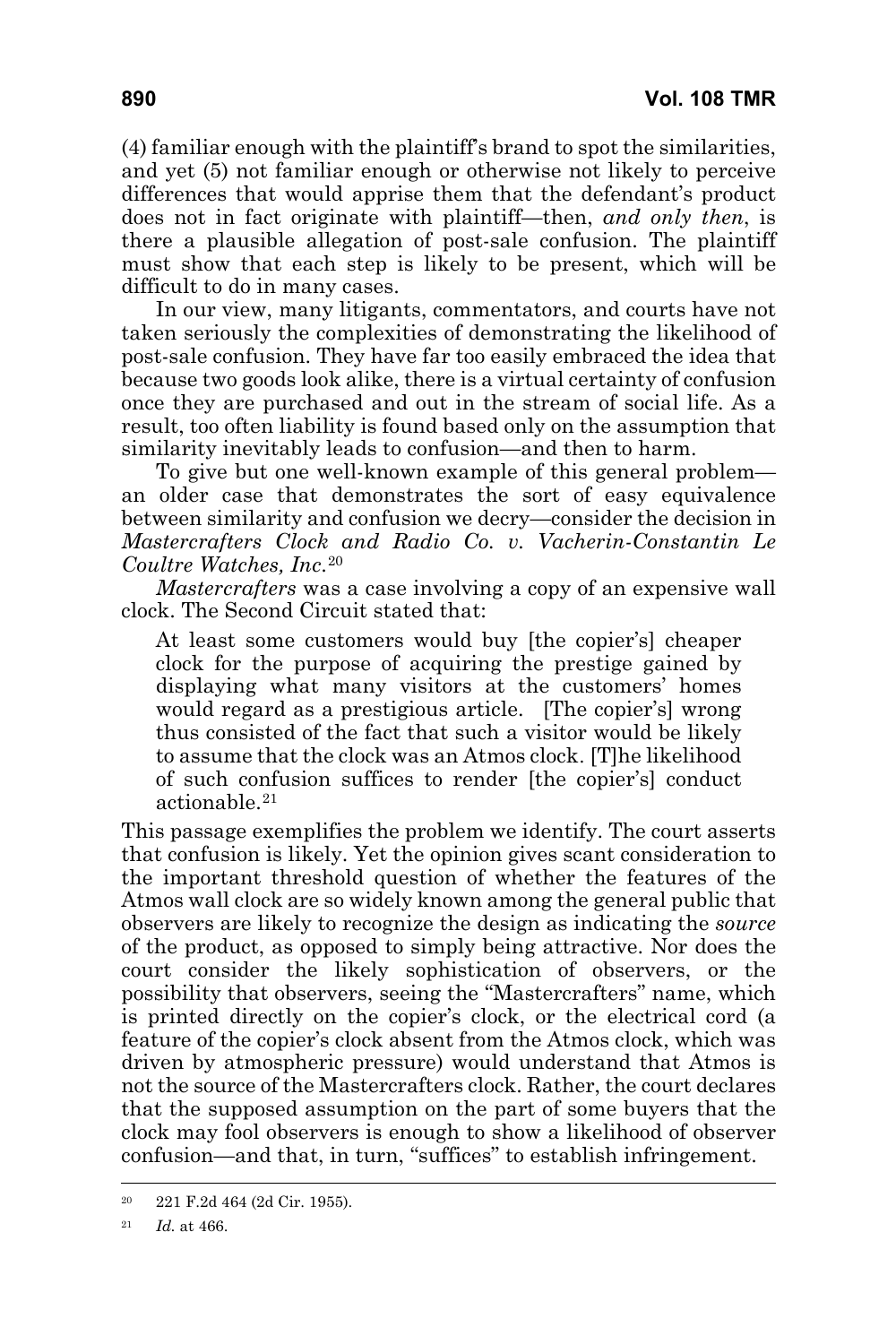Another way of considering this problem will help make this clear: Imagine a consumer wearing a pair of Payless's adidas lookalikes on a New York City street. There are thousands of potential observers walking by. Imagine further that 10 percent of the individuals walking down the street own a pair of adidas shoes already, that 10 percent of that 10 percent are considering buying a new pair in the near future, and that a separate 5 percent of the observers are considering an adidas pair for the first time. Of all the observers, a tiny fraction on that busy street actually observe the Payless shoes, and an even smaller fraction find that observation relevant enough such that it emerges from a swarm of other sense impressions, and becomes salient and therefore able, in theory, to affect their potential future purchases.

That cohort, likely to amount at most to a handful of people, could certainly be confused in a purchase-relevant manner, but only if the conditions we detailed earlier—observers who treat the observation as salient, who are sophisticated enough to see the tie to adidas' design, but not too sophisticated so as to tell this is a knockoff, close enough, but not too close, and, importantly, who are potential consumers—are satisfied. Even being generous, the number of confused observers with a reasonable likelihood of purchasing adidas shoes is likely to be very small. One can extrapolate mathematically—so many shoes on the street, so many potential observers, so many days wearing the shoes—but the basic question remains: some purchase-relevant confusion is certainly possible, but is it sufficient to justify trademark infringement liability? And is it likely enough, or substantial enough, to justify the award of injunctions and money damages?

At a minimum, plaintiffs pressing post-sale confusion claims should be required to provide evidence showing the likelihood of a more than de minimis level of purchase-relevant post-sale confusion. For the cases in which plaintiff successfully shows that likelihood, courts must still be cautious to ensure that monetary awards are assessed only for the harm caused by purchase-relevant confusion, and not any portion of post-sale confusion that is not purchase-relevant. Additionally, courts should require plaintiffs to show whether, and how, post-sale confusion is likely to cause harm. To better justify liability based on post-sale confusion requires a far deeper analysis of how confusion in a particular post-sale case translates into harm to the brand owner that trademark law is supposed to address. We turn to that issue now.

## **IV. POTENTIAL HARM FROM POST-SALE CONFUSION**

As *Mastercrafters* illustrates, courts have generally treated likelihood of confusion as both necessary and sufficient for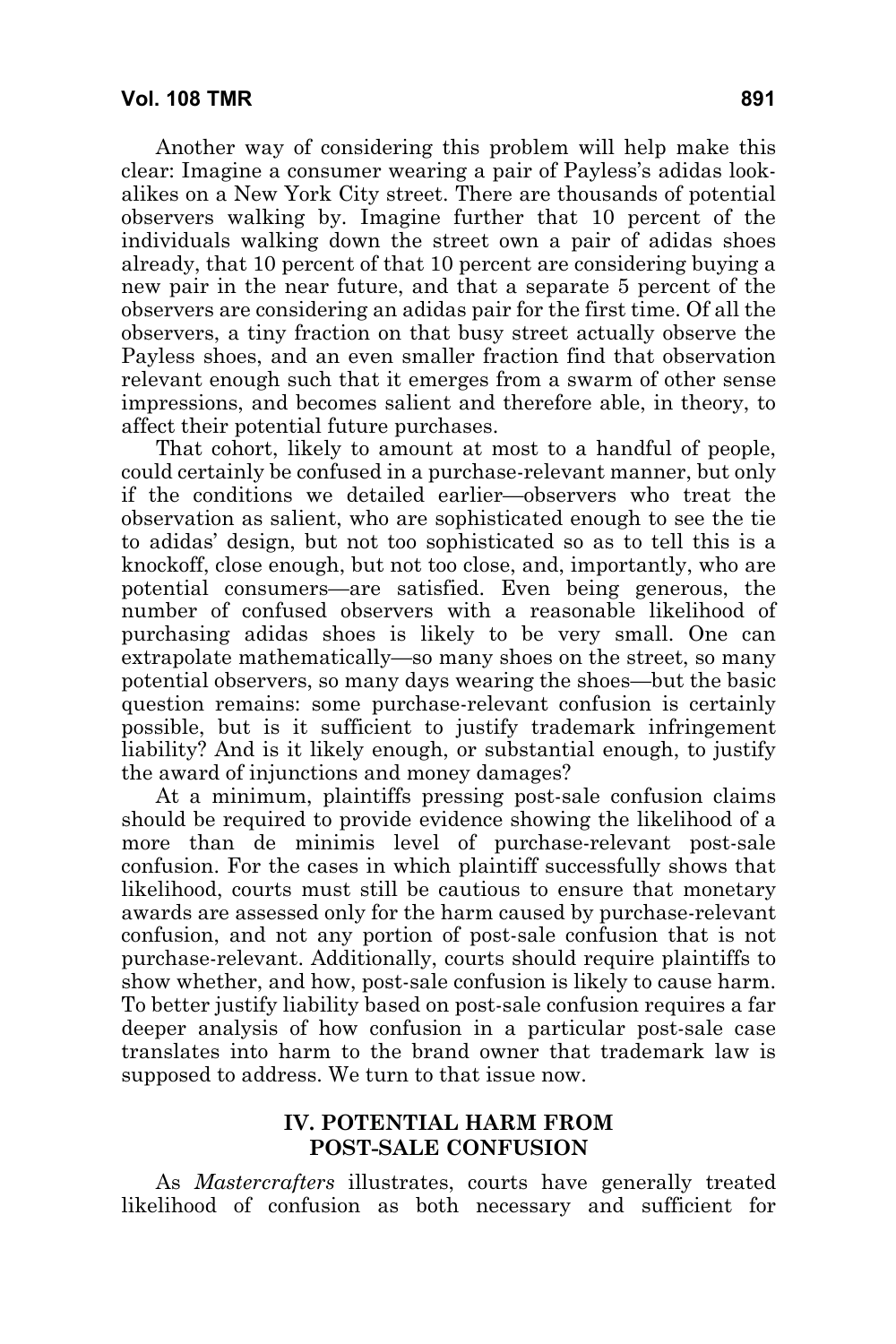trademark infringement liability. The conflation of confusion with harm is reasonable in the ordinary point-of-sale context.<sup>[22](#page-13-0)</sup> But this conflation does not make sense in the post-sale context because postsale confusion is not limited to consumers. For virtually any scenario of post-sale confusion, there will be many observers who (even assuming they *are* confused) have no intention to purchase nor any likelihood of purchasing the item in the future. They are just walking by, or, as in the *Mastercrafters* scenario, visiting the home of a friend. Whatever confusion exists is, for this nonpurchasing majority, likely to be irrelevant. As a result, for such confusion to address the underlying rationales for trademark law, plaintiffs need to show more than likelihood of confusion. They must show likelihood of harm.

Too often this step is omitted and confusion conflated with harm. For example, the *Mastercrafters* court never explains how observer confusion in that case, if it even exists, may harm the brand owner. If an observer visits a friend's house, looks up to check the time, sees the knockoff clock, and mistakes it for the senior brand owner's original, may the brand owner file a trademark confusion complaint the moment the consumer scratches his head? No. The observer's confusion is unlikely to be purchase-relevant in the post-sale context of the *Mastercrafters* case, *because there is no evidence that the observer is buying or has any intention to buy a wall clock*. To justify an infringement finding and remedies, more is needed.

To see this, consider a scenario in which post-sale confusion on the part of an observer is clearly established. And let us stipulate that this observer happens to have an intent to buy the item. Here, any confusion is also clearly purchase-relevant. But "purchaserelevant" is not in every instance equivalent to "likely to harm." If the consumer mistakes the Payless shoe he sees out on the street for an adidas shoe, and then runs off and buys the adidas shoe, there is no economic harm to adidas arising from post-sale confusion. The consumer, too, has bought what he believed he wanted and is

<span id="page-13-0"></span><sup>&</sup>lt;sup>22</sup> At least in point-of-sale cases involving source or quality confusion, as distinguished from sponsorship or affiliation confusion. An illustrative example can be drawn from *Dawn Donut* and its progeny. Dawn Donut Co. v. Hart's Food Stores, Inc., 267 F.2d 358 (2d Cir. 1959). That case involved potential point-of-sale source confusion stemming from use of identical marks for the retail sale of donuts. But the court refused to grant the plaintiff any relief despite the identical marks on identical goods, noting that because the plaintiff did not sell donuts in the geographic areas serviced by defendant, there was "no likelihood of confusion arising from the concurrent use of the marks." *Id.* at 360. On the other hand, if the plaintiff began to sell (or were planning to sell) donuts in the defendant's trading area, there would be a likelihood of confusion, and an application for an injunction could be made by the plaintiff at that time. This holding indicates the importance of *harm* to the grant of relief. Likely confusion in the abstract, unconnected to potential purchases, is not the relevant issue. Only when there are instances in which customers could possibly buy defendant's donuts under the impression they were purchasing plaintiff's would that represent relevant confusion in the form of potential lost sales for plaintiff.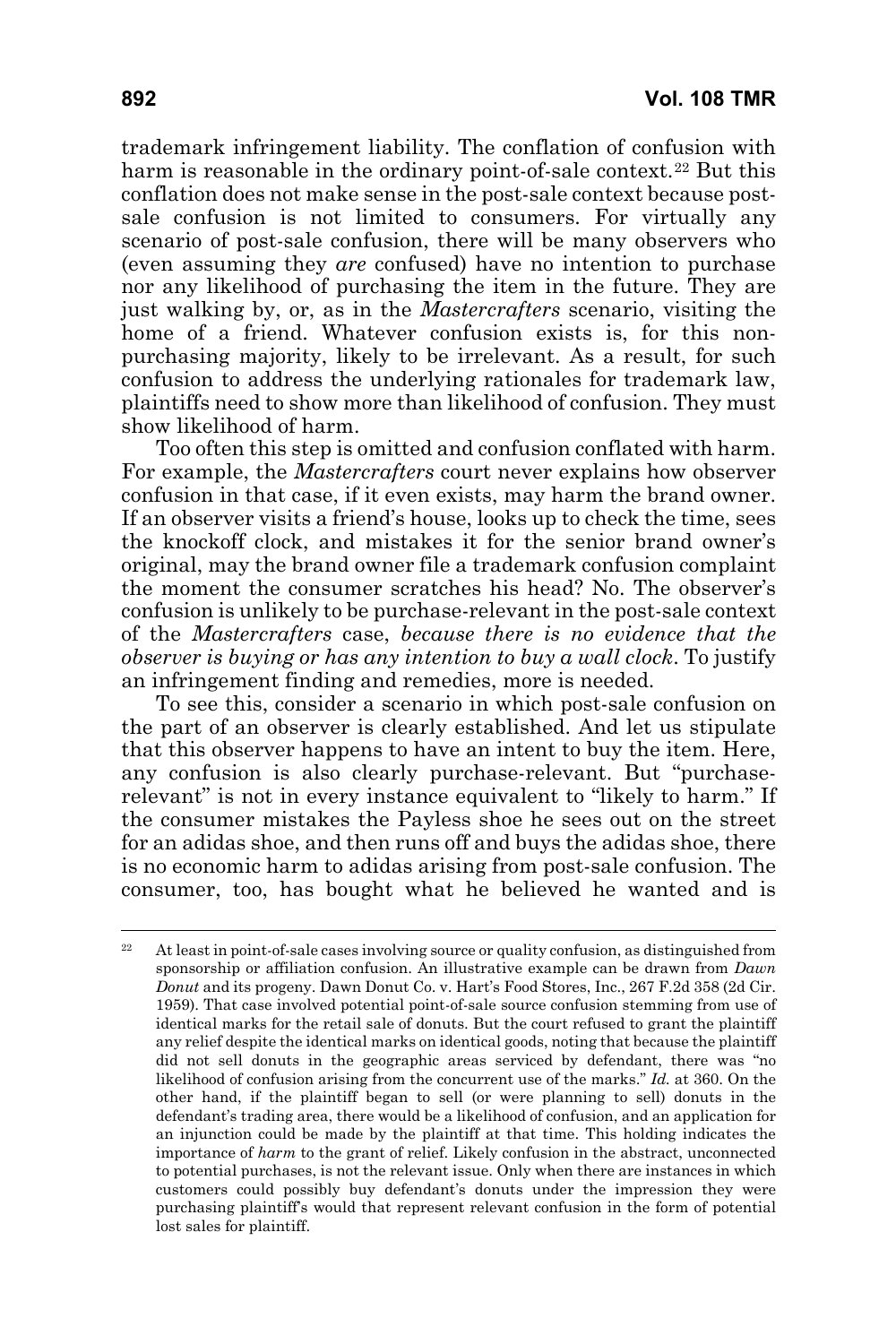unharmed. Indeed, arguably adidas has benefited from this postsale confusion, since the confusing knockoff spurred the purchase perhaps by reminding the observer how cool the design is, or perhaps by revealing that design for the first time to the observer. (We say more about this mechanism of *beneficial confusion* below.)

In sum, the path that leads from confusion to harm is more winding in the post-sale context versus in the point-of-sale context. To be sure, confusion can yield harm. Imagine post-sale confusion *inside an adidas shoe store*, in which the observers are all there to buy shoes and happen to notice another customer wearing the Payless knockoff of adidas' Superstar shoe. If the customers see the Payless shoes are low quality, believe them to be adidas, and refrain from buying adidas shoes as a result, then clearly both adidas and the consumers have been harmed. But this example is very improbable. In the next sections, we'll discuss more plausible scenarios where post-sale confusion leads to harm, either by harming the brand's reputation for *quality*, or by impairing the ability of the brand or the consumer to *signal status through exclusivity.* 

### *A. Types of Possible Harm from Post-Sale Confusion*

#### **1. Harm to Quality**

The first and most straightforward possible harm from post-sale confusion relates to the brand's reputation for *quality*. Let's posit that an observer sees a purchaser wearing Not Brand and mistakenly believes it is Brand. And let's posit further that in this post-sale context, the confused observer notes the good is shoddily constructed: the stitching is off, the label is uneven, the edges are frayed, etc. (We will put aside the fact that in a post-sale setting goods are by definition used, and hence very likely to have some degree of wear and tear.) In this scenario, the observer makes an adverse quality judgment about Brand due to her inability to discern that the (shoddily made) good is really Not Brand.

It is important to note that an even more delicate balance must exist for this scenario to result beyond what is required for post-sale confusion in general. For post-sale confusion to harm the senior brand's quality reputation, the observer must possess three things. First, enough discernment to infer that Brand may be the source. Second, not enough discernment to infer the true source of the good as Not Brand. (These two, taken together, establish confusion.) Third, the observer must *also* possess enough discernment to perceive the good's quality negatively, thereby establishing a negative association with Brand. That is, the observer must take in information sufficient to form a negative (and mistaken) impression of the quality of Brand's product, yet that information must be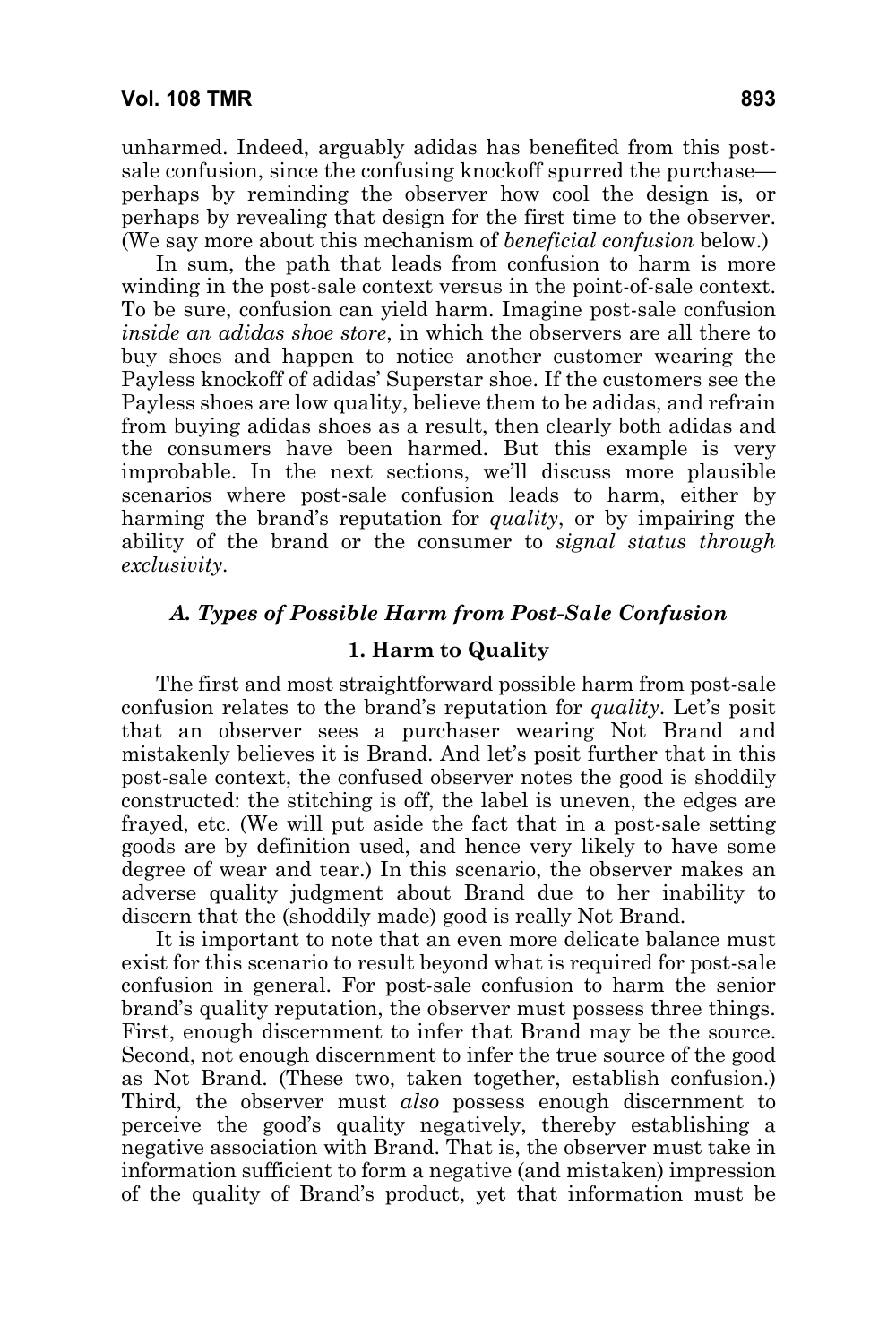insufficient to clue the observer in that the product is not in fact produced by Brand.

For all of these things to be true is not impossible. Yet the space for this sort of confusion—the sort that leads to harm to Brand's reputation for quality—is plainly narrow. If the observer is in fact confused and refrains from purchasing Brand because of an adverse quality judgment (or talks down the brand as a result to other putative purchasers whose purchase intention is thereby blunted), plausible harm to Brand exists and a finding of post-sale confusion, and a resulting claim of trademark infringement, can be sustained. Reputational harm requires a confused observer to draw an adverse quality judgment as a direct result of her confusion. [23](#page-15-0)

#### **2. Possible Harm to Exclusivity**

The second, and more complex, category of harm relates to *exclusivity*. There are two closely related variants of this type of alleged harm, both of which may be broadly analogized to theories of dilution and tarnishment in trademark law generally. For the first, imagine an observer sees a person wearing Not Brand, which she mistakenly believes is Brand. In addition, the person is wearing another item from cheap Uncool Brand. In this scenario, the observer may infer that Brand has lost its luster, has gone downmarket, or is so overexposed that even wearers of (putatively undesirable) Uncool Brand are wearing it. (One can substitute any other supposedly unattractive feature of the unfortunate person in our hypothetical for the scenario to work.)

In the luxury goods sector, this kind of negative inference about who purchases a given brand is often thought to be damaging.<sup>[24](#page-15-1)</sup>

<span id="page-15-0"></span><sup>&</sup>lt;sup>23</sup> Even if an observer neither intended to nor plausibly could become a buyer (let's say she is a middle-class person observing a knockoff car imitating the look of a million-dollar Ferrari LA FERRARI-branded vehicle drive by), it is at least possible—though again, not very likely—that she may talk or write about the product or mark in a way potentially influencing other would-be purchasers in their decisions. Perhaps the observer has a large social media following and posts an Instagram of the fake Ferrari along with a disparaging note about it (while still erroneously assuming it to be a real Ferrari). This scenario contains confusion but is purchase-relevant only in a more attenuated way—i.e., via any of the observer's Instagram followers who may be contemplating purchasing a LA FERRARI car and are *themselves confused* about the true source of the car by the observer's communication. We do not mean to deny that harm via post-sale communication from non-purchasers to purchasers is possible, but proof of harm requires plaintiffs to show that circumstances are right. If a confused observer who herself has no purchase intention is unlikely to communicate her views to others, her confusion is irrelevant. As a consequence, courts should require plaintiffs pursuing a post-sale confusion theory to show either that some substantial number of possible purchasers are likely to be confused, or that observers who have no purchase intention did communicate or are at least reasonably likely to communicate with possible purchasers in ways that may blunt that purchase intention.

<span id="page-15-1"></span><sup>24</sup> An infamous *Economist* magazine story about champagne and hip hop featured this exchange with Roederer's French managing director about Cristal, a signature product of Roederer and a beloved icon of many hip hop songs and videos: "Asked if an association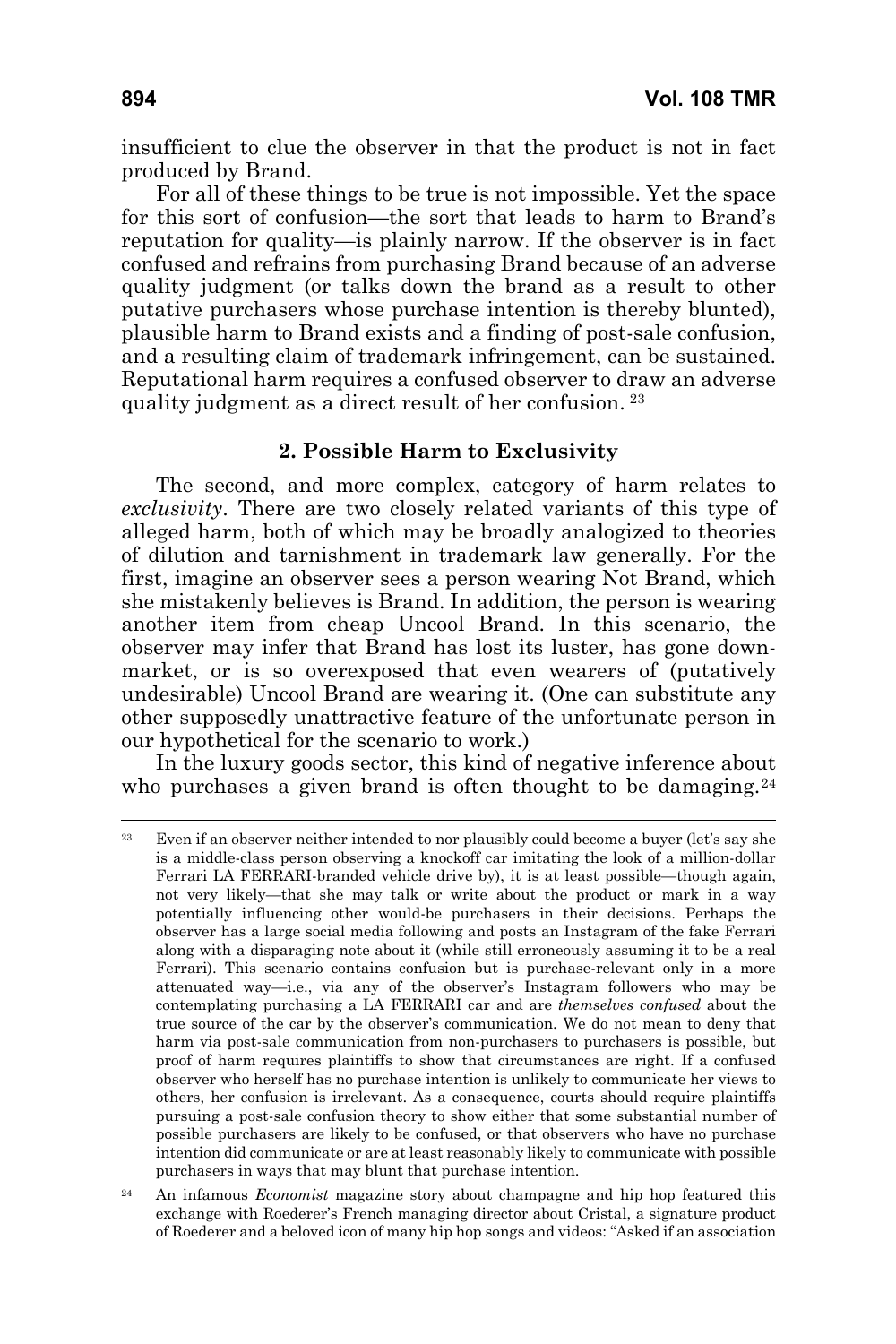Many luxury goods trade on association with wealth and high social status; if a luxury brand loses that aspirational quality, it may face an accelerating downward cycle of status. This is not due to adverse judgments about *product* quality, as above. It is instead due to judgments about *brand* quality and specifically about the quality of the brand's customers. The (distasteful) supposition is that association with some types of customers will harm the brand. In this sense, as noted above, the claim is much like conventional claims of trademark tarnishment, except with association with particular undesirable human beings, rather than offensive or salacious ideas, proposed as the source of harm.

A famous example of this supposed danger—though not specific to post-sale confusion—is Burberry. A venerable English apparel company with an iconic check pattern known worldwide, Burberry in the early aughts expanded its line and began to attract a different clientele. As a 2014 *Daily Mail* story about the brand's eventual resurrection to desirability put it:

Hard to believe that it was only a decade ago that the brand seemed in crisis and that check was less icon, more albatross. Far too widespread for its own good, it had become known as 'chav check'. Immediately recognisable—and affordable, on items such as a £50 baseball cap—it was accessible luxury that became far too accessible. . . . Real or fake, it was on everything from bikinis to bags, favoured by football hooligans and—most spectacularly—worn head to toe (including toddler and buggy) by EastEnders actress Danniella Westbrook in 2002. It is hard to remember another single photograph doing a brand so much damage. $25$ 

In British slang, a "chav" is, according to the Oxford English Dictionary, "a young lower-class person who displays brash and loutish behaviour and wears real or imitation designer clothes["26](#page-16-1); "chav check" was not a compliment. As a commentator in the *Daily Mail* story put it, Burberry became "associated with people who did bad stuff . . . . Quite a lot of people thought that Burberry would be

between Cristal and the bling lifestyle could actually hurt the brand, he replies: 'That's a good question, but what can we do? We can't forbid people from buying it. I'm sure Dom Pérignon or Krug would be delighted to have their business.'" *Bubbles and Bling*, Economist (May 8, 2006), http://www.economist.com/node/6905921. In dilution cases not our focus here—one sees similar arguments. *See, e.g.*, Cartier, Inc. v. Deziner Wholesale, LLC, 2000 WL 347171 at \*6 (S.D.N.Y. Apr. 3, 2000) (finding of dilution based in part on likelihood that "sophisticated, brand conscious consumers will lose interest in the [brand] as they see the number of inferior products in the market bearing the [brand] name grow").

<span id="page-16-0"></span><sup>25</sup> Catherine Ostler, *As Romeo Beckham Stars in Their New Ad, How Burberry Went From Chic to Chav to Chic Again*, Daily Mail (Nov. 5, 2014), [http://www.dailymail.co.uk/femail/](http://www.dailymail.co.uk/femail/article-2822546/As-Romeo-Beckham-stars-new-ad-Burberry-went-chic-chav-chic-again.html) [article-2822546/As-Romeo-Beckham-stars-new-ad-Burberry-went-chic-chav-chic-agai](http://www.dailymail.co.uk/femail/article-2822546/As-Romeo-Beckham-stars-new-ad-Burberry-went-chic-chav-chic-again.html)n. html.

<span id="page-16-1"></span><sup>26</sup> https://en.oxforddictionaries.com/definition/chav.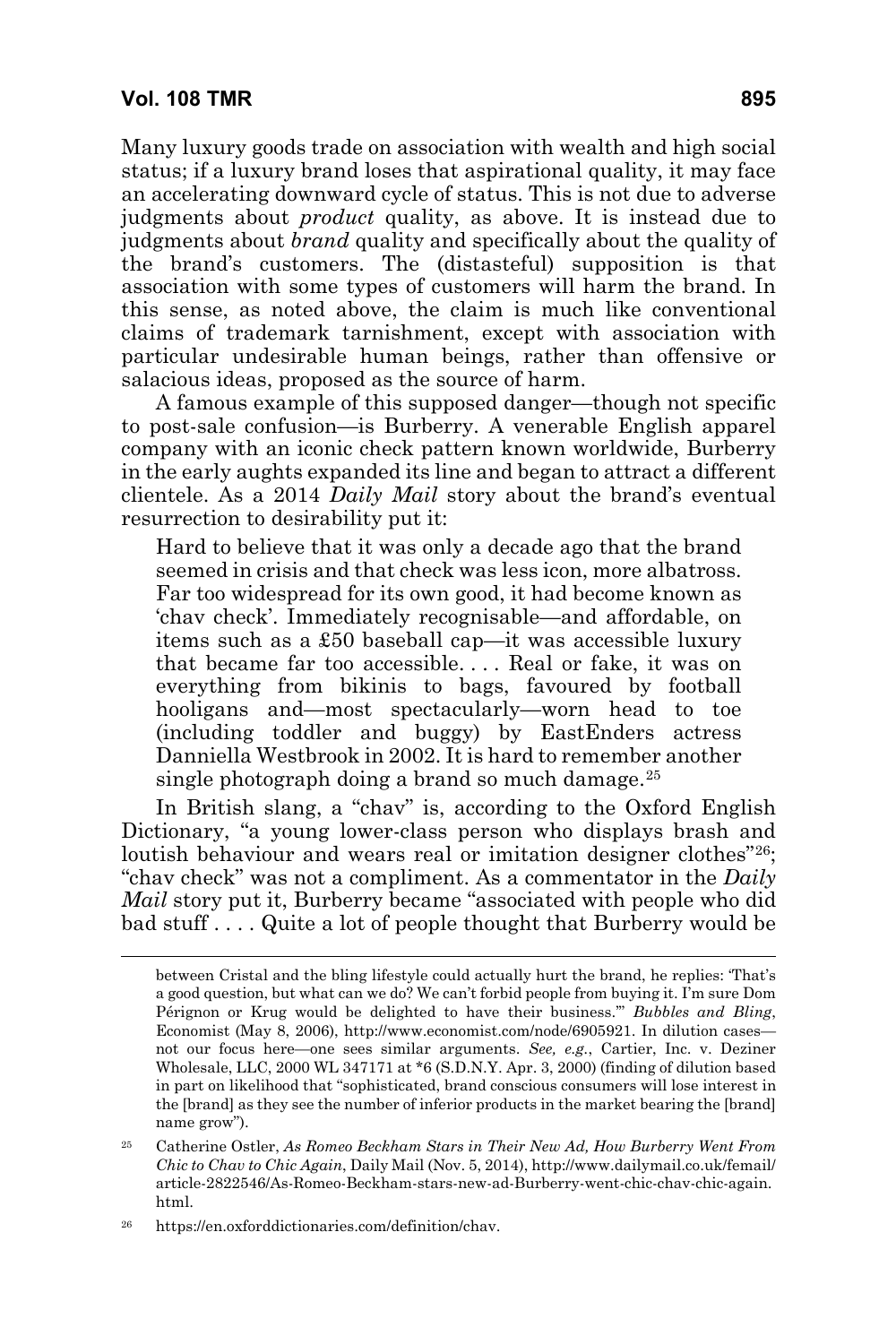worn by the person who mugged them."<sup>[27](#page-17-0)</sup> Stripped of euphemism, Burberry's problem was that the wrong class of person now wore its goods. The quality of the goods were unchanged; it was the quality of the consumers that had changed.

The problem with using trademark law to regulate this sort of putative harm should be obvious. It frames trademark law as a tool to discriminate on the basis of social class and to protect social status by limiting access to select status markers. Most litigants and courts are uncomfortable explicitly resting trademark protection on such a dubious social purpose. As a result, they typically frame the exclusivity argument in a way not focusing directly on social distinctions, but instead on consumers' generalized desire for exclusivity and specialness.

This is the second variant of exclusivity harm, and we see it employed, for example, in *Hermes International v. Lederer de Paris Fifth Avenue, Inc.*,<sup>[28](#page-17-1)</sup> a 2000 case involving look-alike handbags. This second variant differs subtly from the first variant in that there is no quasi-tarnishment claim; instead the claim is one of overexposure or loss of exclusivity *generally*. That said, by definition there is a group that possesses the good and a group that does not or that the brand owner does not want *perceived* as possessing the good—and so at bottom both variants of exclusivity harm are, as the name suggests, about drawing lines and insuring that only some have access and others do not.<sup>[29](#page-17-2)</sup>

It is important to recognize that the enforcement of trademark laws benefits consumers even in cases where there is no possibility that consumers will be defrauded. For, to the extent that trademarks provide a means for the public to distinguish between manufacturers, they also provide incentives for manufacturers to provide quality goods. Traffickers of these counterfeit goods, however, attract some customers who would otherwise purchase the authentic goods. Trademark holders' returns to their investments in quality are thereby reduced. This reduction in profits may cause trademark holders to decrease their investments in quality below what they would spend were there no counterfeit goods. This in turn harms those consumers who wish to purchase higher quality goods.

United States v. Torkington, 812 F.2d 1347, 1353 n.6 (11th Cir. 1987). This account of the threat from post-sale confusion depends critically, as the court states, on the ability of "[t]raffickers of the[ ] counterfeit goods" to "attract some customers who would otherwise purchase the authentic goods." Note that the court has ruled out consumer confusion ("enforcement of trademark laws benefits consumers even in cases where there is no possibility that consumers will be defrauded"), and so the *Torkington* court is positing that *non-confused consumers* who would otherwise purchase the branded

<span id="page-17-0"></span><sup>&</sup>lt;sup>27</sup> Ostler, *supra* note 25. We underscore that there was no post-sale confusion causing this alleged problem for Burberry; the source of the harm to the brand was overexposure brought about by the brand itself.

<span id="page-17-1"></span><sup>28</sup> 219 F.3d 104 (2d Cir. 2000).

<span id="page-17-2"></span><sup>29</sup> *Id.* at 109. Alternatively, in a 1987 case involving counterfeit luxury watches, the Eleventh Circuit offered a different rationale for protecting against post-sale confusion. (Counterfeit cases raise related but distinct issues that we intend to address in a future article.) The court asserted that a key reason to enforce trademarks is to promote investments in quality, which would benefit *future* consumers: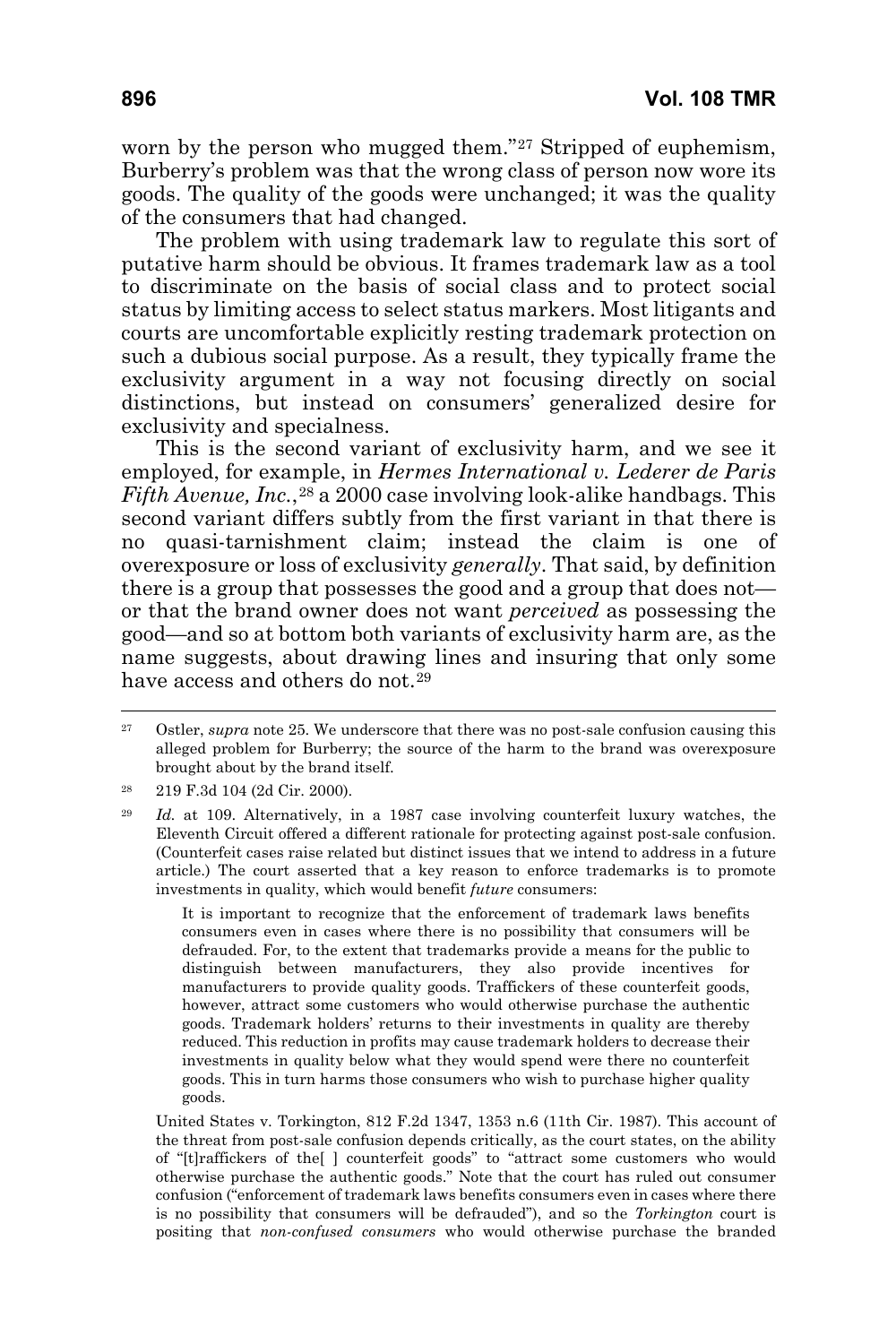In *Hermes v. Lederer*, the Second Circuit noted that "[t]rademark laws exist to protect the public from confusion. " But the opinion then declared that "a loss occurs when a sophisticated buyer purchases a knockoff and passes it off to the public as the genuine article, thereby confusing the viewing public and achieving the status of owning the genuine article at a knockoff price."[30](#page-18-0) In this passage the court appears to be endorsing the notion that purchasing a status marker at a discount is a harm that trademark law ought to police. The knockoff purchaser (what the classconscious British might call a "bounder") has unfairly acquired status at a discount price. And, to make matters worse, she has duped the public into thinking she has acquired the real thing. Precisely why this is harmful to the public is never spelled out unless we frame confusion about someone's social class as a harm in itself. Trademark's fundamental purposes may have evolved, but few would argue that policing class distinctions in this manner is an appropriate role for any intellectual property right.[31](#page-18-1)

Moreover, it is misleading to state, as the *Hermes* court did, that the problem is "achieving status" at a "knockoff price." Imagine that an Hermes bag is given away to attendees at an exclusive awards season event in Hollywood. (The so-called "swag bag"—quite literally in this hypothetical.) Here the recipient has certainly "achieved the status of owning the genuine article at a knockoff price"—in fact, she achieved it for free. But there is no trademark violation. The same is true if someone steals an Hermes bag and carries it as if it were her own. The real issue is not acquiring the status-marking good cheaply, or even for free. It is that an item that has the *appearance* of the status-marking good is readily available too readily available—to (presumably) any comer. The issue,

original will choose to purchase the counterfeit. While we cannot rule out that some would-be purchasers with the means to afford an original Rolex or other luxury watch will instead buy a cheap counterfeit, the 11th Circuit offered no evidence to suggest that this is the majority of counterfeit purchasers—or even a meaningful fraction—and indeed we are not aware of any evidence supporting this claim. Moreover, there is some evidence to the contrary. One Harvard Business School study suggests that even if such a purchase occurs, this does not necessarily represent a lost sale for the luxury goods maker but instead a *deferred* sale. *See* Renee Gosline, Counterfeit Labels: Good for Luxury Brands? *Forbes*, https://www.forbes.com/2010/02/11/luxury-goods-counterfeitfakes-chanel-gucci-cmo-network-renee-richardson-gosline.html#436da8b34f54; Renee Gosline, *The Real Value of Fakes: Dynamic Symbolic Boundaries in Socially Embedded Consumption*, at 36 (May 2009) (unpublished doctoral thesis, Harvard Business School) (finding that over 40 percent of studied counterfeit handbag consumers ultimately purchased the authentic brand), available at https://search.proquest.com/openview/8be 389c29f9ddb66788cfa6b0b3610db/1?pq-origsite=gscholar&cbl=18750&diss=y; arguing that many well-off purchasers of counterfeits use them as trial balloons or test items and then, later, purchase the original.

<span id="page-18-0"></span><sup>30</sup> *Id*. at 108-109.

<span id="page-18-1"></span><sup>&</sup>lt;sup>31</sup> For an argument that IP law has already, perhaps unconsciously, taken this tack, see Barton Beebe, *Intellectual Property Law and the Sumptuary Code*, 123 Harv. L. Rev. 809 (2010).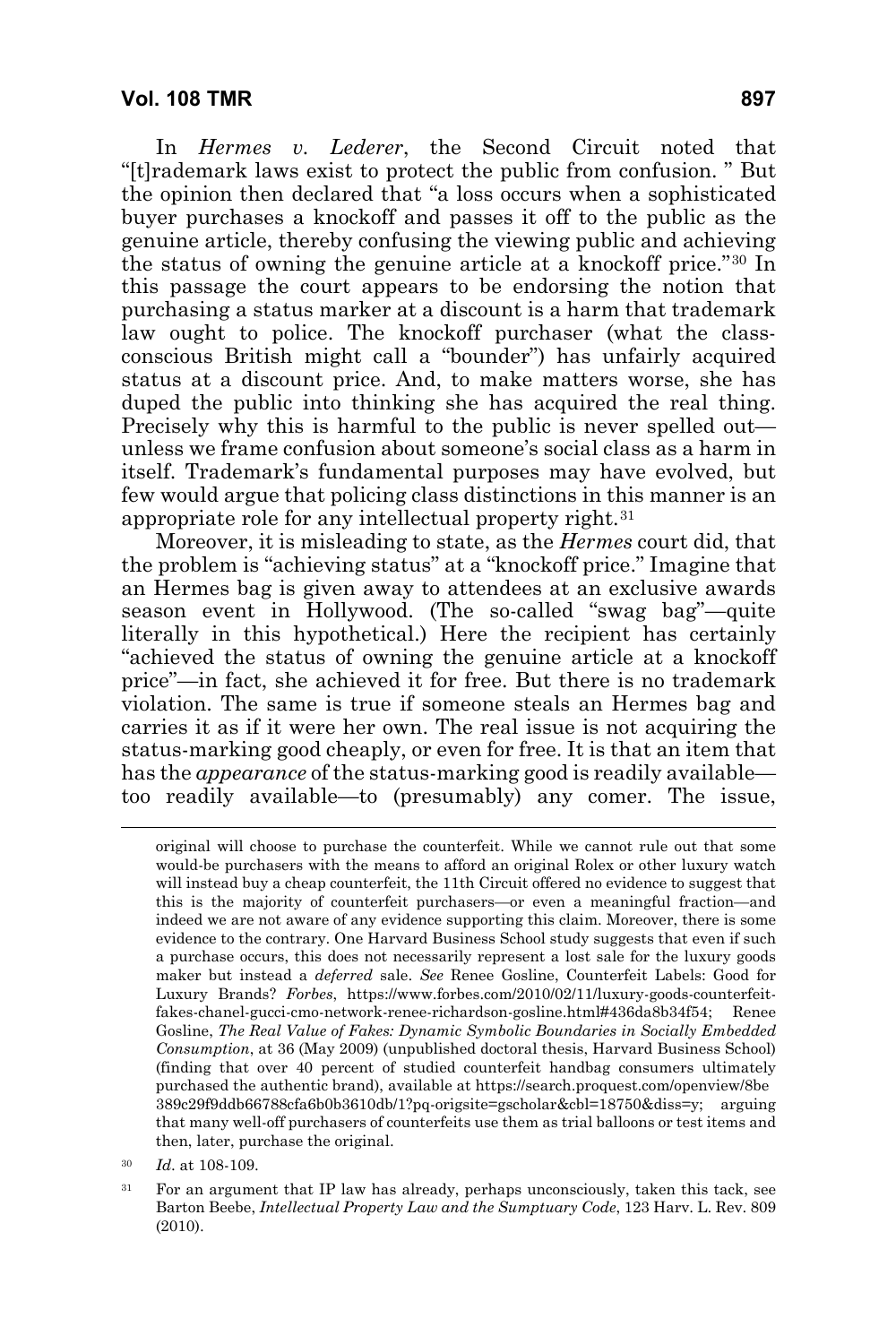consequently, is oversupply, and this oversupply erodes the exclusivity that many purchasers of luxury goods crave and seek.<sup>[32](#page-19-0)</sup>

This argument about harm suggests that an exclusive item associated with a well-known mark becomes less exclusive when readily available knockoffs or homages of the item become common. This argument rests on the central importance of status to many marks, and to their consumers. As Jeremy Sheff has argued, if the symbols used to stake claims to status are freely available to anyone, "a classic problem of information economics arises: the claim loses its credibility—indeed its very meaning—due to indiscriminate use."[33](#page-19-1) Trademark law's response is to "incentiviz[e] private parties to ration access to such symbols."[34](#page-19-2) By doing so, trademark law "creates the scarcity that is required for the symbols to have social meaning."[35](#page-19-3) Consumers will seek, in the *Mastercrafters* court's words, to "acquire[] the prestige"[36](#page-19-4) associated with an iconic brand. If they can do so cheaply, the prestige itself will be degraded. We see this dynamic in *Hermes*: in the court's reasoning, the knockoff buyers free-ride on the status associated with an exclusive good and are not merely neutral actors out for a bargain. The mark holders in turn seek to deploy the courts to rein in that behavior and secure the status that would be otherwise dissipated through overexposure.

However, courts often fail to explicitly connect this sort of observation about acquiring prestige on the cheap to a clear and compelling argument about how either the brand owner or consumers would be harmed. One way to understand the *Mastercrafters* decision is as a bid to protect the prestige of the plaintiff's very expensive clock by enforcing its scarcity. If a deluge of cheap look-alikes means that a status-seeking purchaser does not get what he paid for, that purchaser may refrain from further

McKenna, *supra* note 7, at 104.

- <span id="page-19-3"></span><sup>35</sup> *Id.* at 774-75.
- <span id="page-19-4"></span><sup>36</sup> *Mastercrafters*, 221 F.2d at 466.

<span id="page-19-0"></span><sup>32</sup> Indeed, in *Hermes,* the Second Circuit also stated that the purchaser of an expensive and coveted original "is harmed by the widespread existence of knockoffs because the high value of originals, which derives in part from their scarcity, is lessened." The real issue here is not necessarily related to confusion, whether post-sale or otherwise. It could be that confusion about source leads to a mistaken belief that plaintiff's formerly exclusive product is now less exclusive. But even without confusion, the existence of cheaper, more readily available products that mimic an expensive and coveted original good can render the original good less coveted. In essence, the purchaser thinks she is getting a branded item that few will possess, but in reality is getting something less exclusive, and therefore less desirable. As McKenna notes, "It is pretty obvious to anyone who reads these [post-sale] cases fairly that they are not really motivated by concern about the impact of confusion on observers of defendant's goods. They are instead clearly intended to preserve for the mark owner the prestige value of the mark irrespective of confusion."

<span id="page-19-1"></span><sup>33</sup> Sheff, *supra* note 7, at 774.

<span id="page-19-2"></span><sup>34</sup> *Id.*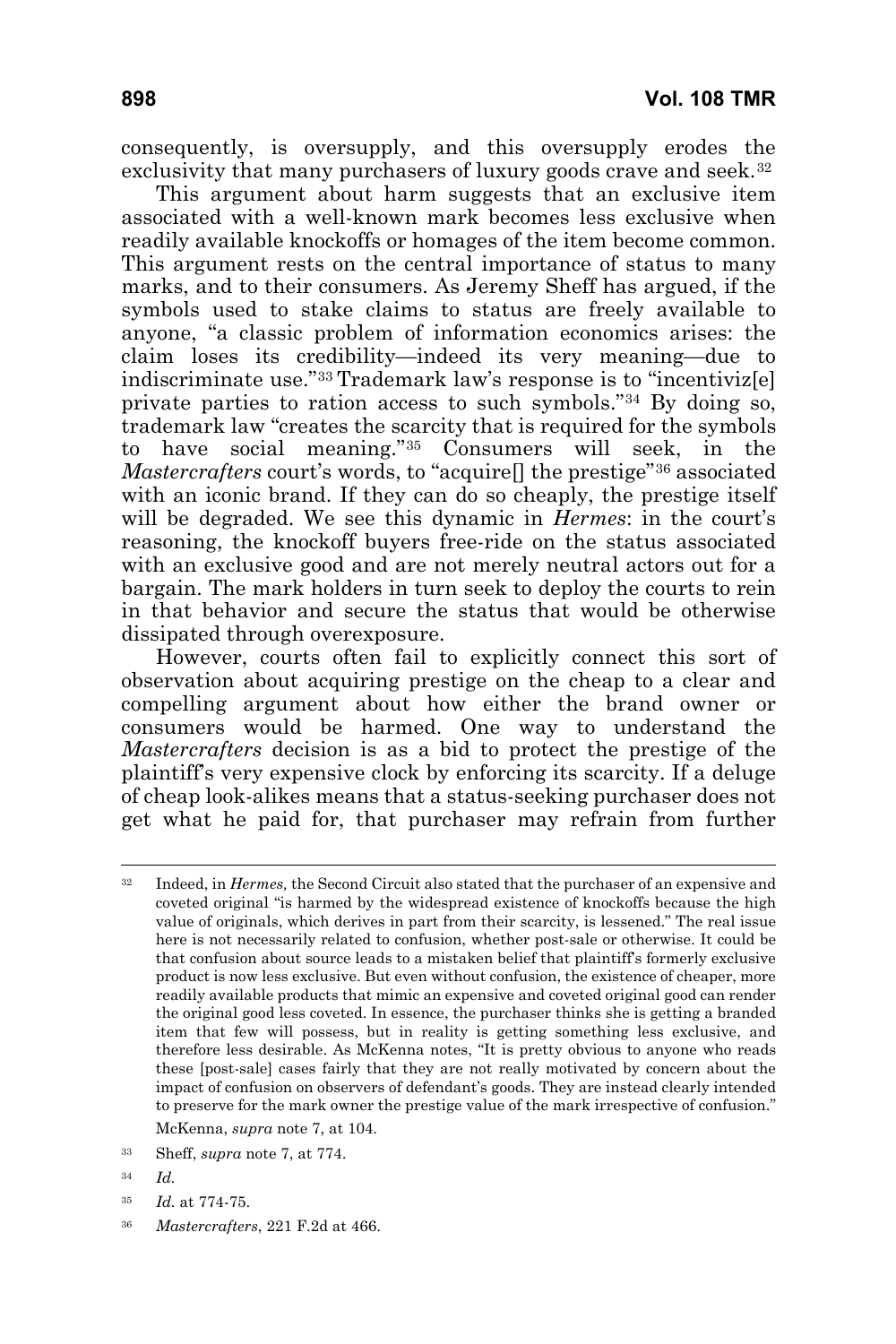purchases in the future. This may harm the purchaser (at least if his alternative status-conferring good is distinctly second-best). The brand owner too may be harmed because other potential statusseeking purchasers refrain from buying the real thing, fearing they likewise will fail to obtain the status they seek. This sort of harm does not follow ineluctably from confusion, however. Indeed, for those brands that do not rely on exclusivity as their source of appeal, the harm is unlikely to occur at all. And even for brands whose appeal is rooted in exclusivity, the likelihood that post-sale confusion may lead to harm depends heavily on context. A brand's reputation for "exclusivity" does not mean that it is never seen. It means that it is not "over-seen."

It is vital, however, to note that in none of the scenarios we have described (in which brand exclusivity is somehow endangered) is there necessarily any post-sale confusion. Perhaps no one is confused, whether at point of sale or after. Rather, the wide availability of many look-alikes makes some putative purchasers refrain from purchasing the original on the grounds that the look or style is too mainstream. These purchasers are fully aware of who makes what; they are seeking distinction and differentiation in the design of their goods.[37](#page-20-0) Here we have the inverse of *Mastercrafters*: rather than confusion without harm, we have harm without confusion.

We want also to emphasize that although the scarcity-status dynamics we describe often relate to social class distinctions—many post-sale cases involve expensive items generally purchased by the wealthy that are knocked off by cheaper brands generally purchased by the middle class<sup>[38](#page-20-1)</sup>—but this need not be the case. Some brands trade heavily on exclusivity without being expensive or claiming any traditional notion of high social class. The streetwear label Supreme, for instance, which was recently valued at \$1 billion,<sup>[39](#page-20-2)</sup> has developed an entire business model around extreme scarcity that is not grounded in class distinctions. Supreme's core audience is young, urban, and racially diverse, and its goods, grounded in skateboard culture, are rarely very expensive. But to obtain them, customers must line up for hours—sometimes days—outside the

<span id="page-20-0"></span><sup>37</sup> As opposed to flocking—i.e., the desire of some consumers to adhere to the current fashion rather than differentiate themselves from it. *See* Scott Hemphill and Jeannie Suk, *The Law, Culture and Economics of Fashion*, 61 Stanford Law Rev. 1147 (2010) (Defining and elaborating these concepts).

<span id="page-20-1"></span><sup>38</sup> *See, e.g.*, Gucci America, Inc. v. Guess?, Inc., 868 F. Supp. 2d 207 (S.D.N.Y. 2012), regarding the long-running litigation in which the high end luxury goods company Gucci charged "mid-market lifestyle brand" Guess with infringing various trademarks.

<span id="page-20-2"></span><sup>39</sup> Khadeeja Safdar, *Why Streetwear Brand Supreme Is Worth \$1 Billion and Abercrombie Isn't*, Wall St. J., Oct. 18, 2017 (available at https://www.wsj.com/articles/whystreetwear-brand-supreme-is-worth-1-billion-and-abercrombie-isnt-1508331601 (last accessed Nov. 28, 2017)).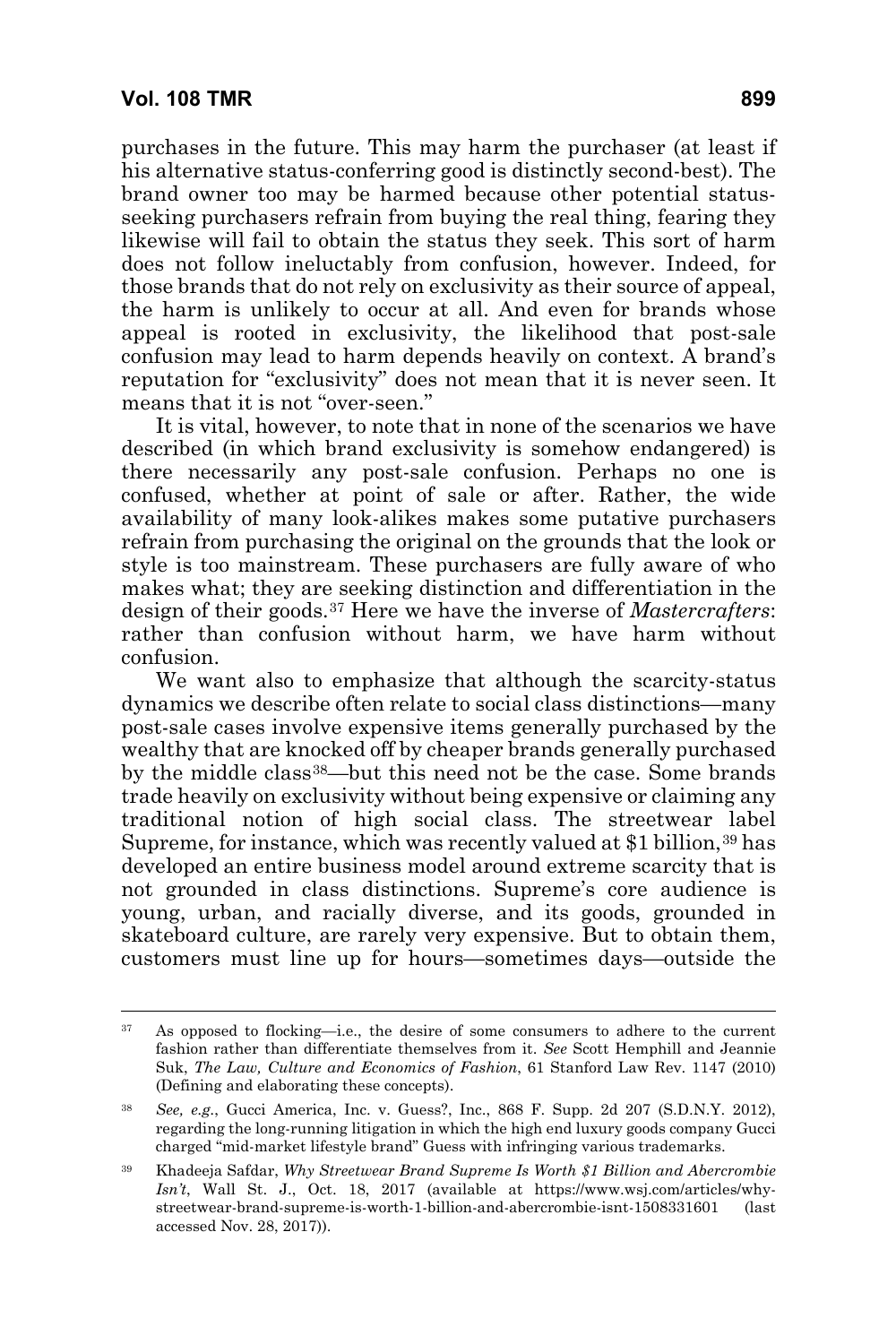store in anticipation of a "drop" that sells out quickly.[40](#page-21-0) The exclusivity comes not from the price, but from the cost—in time—of obtaining them.

In sum, post-sale confusion can cause harm to brands, in particular those brands that rely heavily on exclusivity. However, harm does not necessarily follow from post-sale confusion as a matter of logic. And with regard to exclusivity harm, the harm said to occur from post-sale confusion has no necessary relationship with purchase-relevant confusion at all. The harm-confusion nexus is much more complicated than courts have articulated. Moreover, all of the paths leading to harm are predictions about likely behavior, and these predictions must be supported with evidence if claims of liability are to be well-founded. Post-sale confusion need not lead to status harm at all. And in some cases, as we discuss next, confusion may actually *increase* the status offered by a branded good.

# **3. Beneficial Confusion**

The notion that consumer confusion is likely to be harmful to consumers and to mark owners alike is self-evident to most trademark lawyers. But as we have argued above, not all such confusion harms mark holders. And under certain circumstances confusion can actually be beneficial. A confused observer certainly may refrain from purchasing a good of a senior mark holder. But she also may be spurred by her observation of the knockoff to buy the senior mark holder's good. Which behavior predominates in a given situation is an empirical question that plaintiffs need to establish with evidence.<sup>[41](#page-21-1)</sup>

Here we make a few general points about how confusion may work to the benefit, not just the detriment, of mark holders. Establishing that confusion benefited the mark holder can be an important element in a court's assessment of whether, on balance, a mark holder was likely harmed—as well as helping courts assess the appropriate monetary award in the event confusion and harm are found to be sufficiently present.

To understand how beneficial confusion arises requires an understanding of the nature of trends and the role of status competition in consumer behavior. Many markets are characterized by trends or fashion cycles. Fashion (in the sense of apparel and the like) is the most common exemplar, but trends appear in many

<span id="page-21-0"></span><sup>40</sup> *See, e.g.*, the weekly "drop list." [https://www.highsnobiety.com/2017/03/15/supreme-drop](https://www.highsnobiety.com/2017/03/15/supreme-drop-list/)[list/](https://www.highsnobiety.com/2017/03/15/supreme-drop-list/).

<span id="page-21-1"></span><sup>41</sup> How to "balance" beneficial confusion with harmful confusion is a very important question, but one beyond the scope of this brief commentary. Indeed, it is a variant of the question, present even in ordinary point-of-sale contexts, of how much confusion in the marketplace is sufficient to generate liability. *See* Michael Grynberg, *Trademark Litigation as Consumer Conflict,* 83 N.Y.U. L. Rev. 60 (2008). Here we are simply identifying this phenomenon and noting its significance for this line of cases.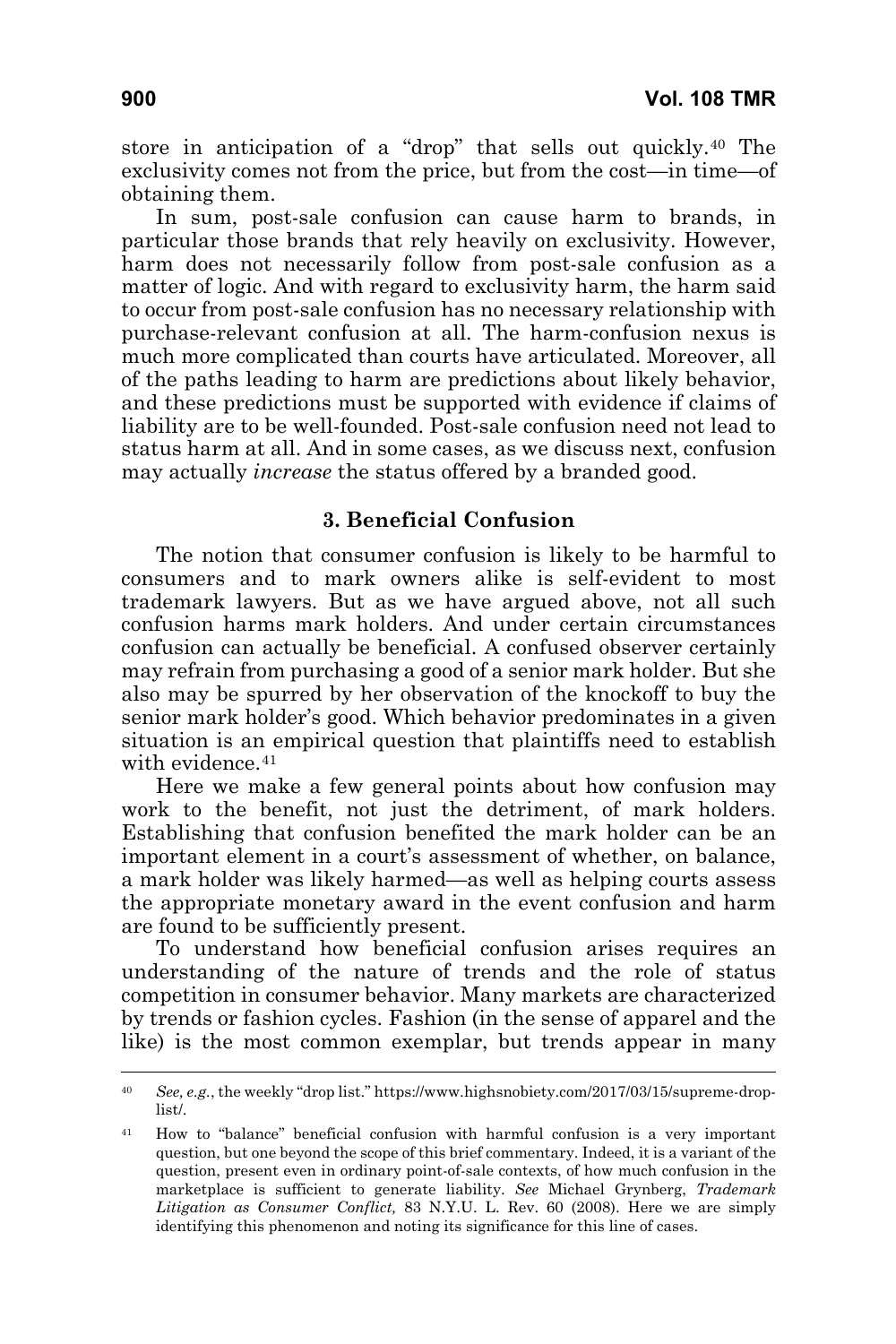contexts. For reasons we explain below, the more that fashion cycling and trends are present, the more beneficial confusion is likely.

To begin, we distinguish two effects that a copy of a branded good may cause: the *substitution effect* and the *advertising effect*.

The substitution effect occurs when a product that mimics another is purchased in the marketplace instead of the original. Substitution is the standard concern with point-of-sale confusion: a consumer intending to buy Brand instead is confused by the similar Not Brand and purchases Not Brand, believing it to be Brand. In this scenario, substitution has occurred, it is the direct result of confusion, and the owners of Brand are harmed, as is the consumer.

In the context of post-sale confusion, however, the substitution story is more complex. As we have explained elsewhere in this Commentary, linking observation to actionable confusion requires proof of a number of intermediate elements. And confusion needs to be purchase-relevant to be actionable. Imagine, however, that we have a confused post-sale observer who is also reasonably likely to purchase the original branded item. This observer may refrain from buying the original either because of an adverse quality judgment or because of an adverse brand judgment. Either way, some other good substitutes for the original, to the original brand owner's detriment. This is clearly a form of harm, and, if the plaintiff can establish an empirical basis of post-sale confusion of this type, is rightly treated as actionable. This is the paradigmatic example of the substitution effect.

The advertising effect is different. Confusingly similar copies can serve as powerful forms of advertising for a good, and this advertising, like all advertising, may beneficially stimulate sales of the good.[42](#page-22-0) For example, the advertising effect can occur when postsale confusion contributes to the perception that a particular good or style is becoming trendy—for example, those who see wearers of knock-off CONVERSE CHUCK TAYLOR sneakers and are confused into believing that they are genuine CHUCK TAYLOR shoes may conclude that the iconic shoe is coming back into fashion (as this design periodically does). As consumers who are confused post-sale rush to the store to buy genuine CONVERSE shoes, the mark holder benefits. Likewise, the existence of confusingly similar items can signal an emerging trend. That rising trend can spur further purchases of all sorts of variations on a design or style, as buyers seek to jump on the trend. Like a speculative bubble, new buyers jump in.

<span id="page-22-0"></span><sup>42</sup> *See* Yi Qian, *Counterfeiters: Foes or Friends? How Do Counterfeits Affect Different Product Quality Tiers?* (2011) (Working Paper No. 16785, Nat'l Bureau of Econ. Research) (analyzing data from thirty-one shoe brands and finding that counterfeiting had positive effect on sales of high-end items), available at https://www.nber.org/papers/w16785; Gosline, 2010 and 2009, *supra* note 29.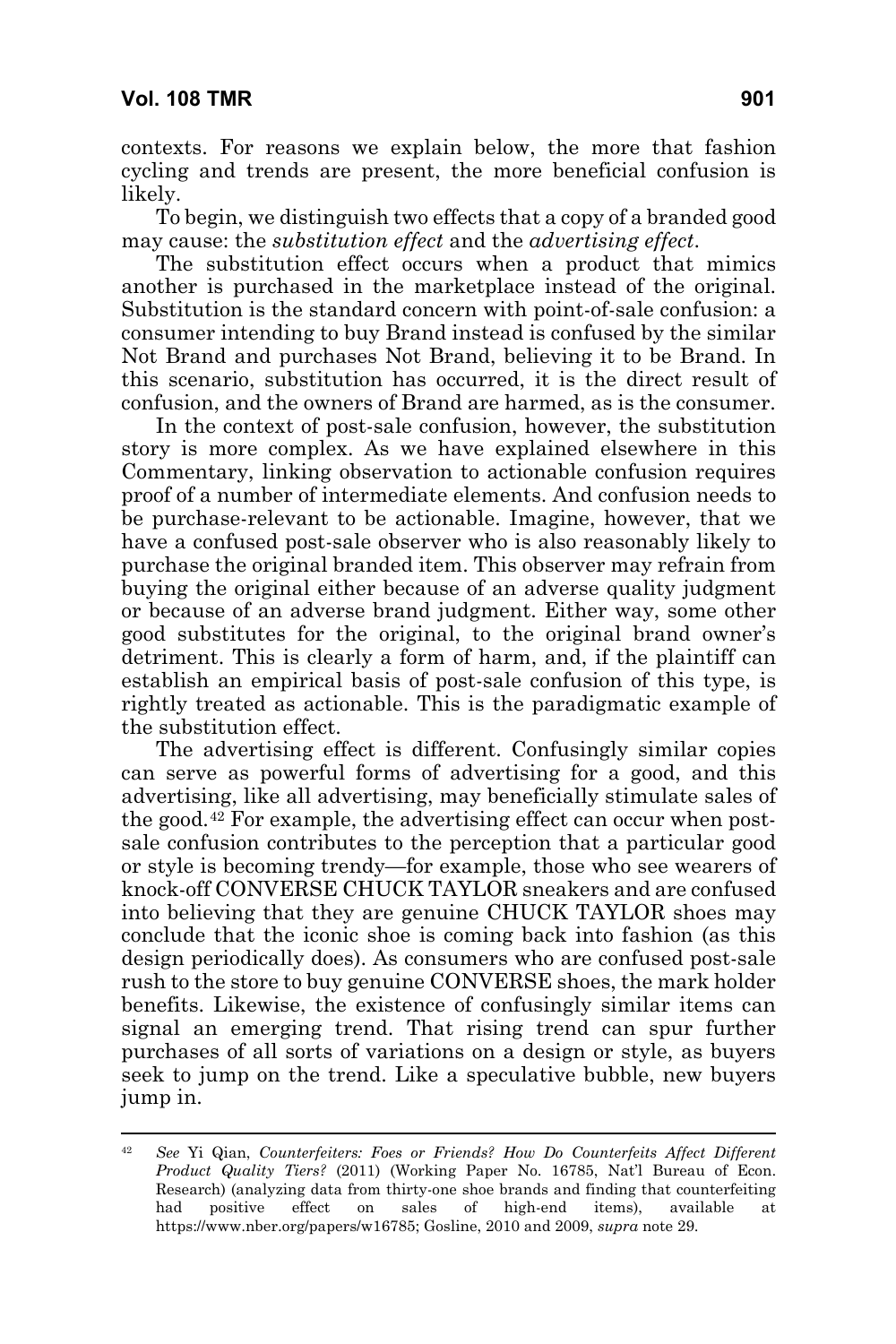This benefit, of course, is contingent. Post-sale confusion can set trends and spark consumption of the branded good, but it may also bring already-existing trends to a close. Consider again the example above, only imagine now that CONVERSE CHUCK TAYLOR shoes are in the midst of one of the design's periodic surges in popularity. At some point, the design will become so widely worn that the fashion-forward—i.e., those individuals seeking more fashion differentiation from their peers—will move away from it.[43](#page-23-0) This is the beginning of the end of the trend. Post-sale confusion, to the extent it helps send a message (in part, a false message) that CHUCK TAYLOR shoes have become very widely worn, can contribute to the collapse of a trend, which can harm the brand owner.

The trick, of course, is telling which effect is more likely in a particular instance of post-sale confusion. This is an empirical question in any given case. Consequently, at the very least, courts should require plaintiffs to offer real evidence regarding the likely effect of post-sale confusion in cases where consumption of the good in question is trend-driven. To be sure, such evidence will be difficult to establish convincingly in many cases. And for that reason, courts in disputes featuring trend-driven goods should consider, as a general matter, limiting remedies to injunctions. Courts should be especially hesitant to award monetary relief in cases in which postsale confusion might produce an advertising effect helping to set or solidify a trend, which could benefit the brand owner. Indeed, courts' reluctance to award damages should arguably go deeper. In postsale confusion cases in which defendants can demonstrate that consumption is trend-driven, and in which the confusion has gone on for some time, courts ought to consider whether it is appropriate to award monetary relief to the mark owner for the role that confusion may have had in extinguishing a trend, when that same confusion may also have played a role in igniting that trend in the first place.<sup>[44](#page-23-1)</sup> In such cases, it is highly uncertain whether the net effect on the mark owner is one of damage or benefit.

#### **V. CONCLUSION**

The core purpose of trademark law is not to prevent consumer confusion in the abstract, but to prevent the harms to mark owners and to the public that can result when consumers are confused about the source of products and services. For point-of-sale confusion, the linkage between confusion and these harms is powerfully intuitive

<span id="page-23-0"></span><sup>43</sup> Hemphill and Suk, *supra* note 37, at 1166-67.

<span id="page-23-1"></span><sup>44</sup> Trends are central to the fashion industry, and, indeed, copies and homage drive a substantial amount of the creative design process. *See* Kal Raustiala and Christopher Sprigman, *The Piracy Paradox: Innovation and Intellectual Property in Fashion Design*, 92 Va. L. Rev. 1687 (2006).